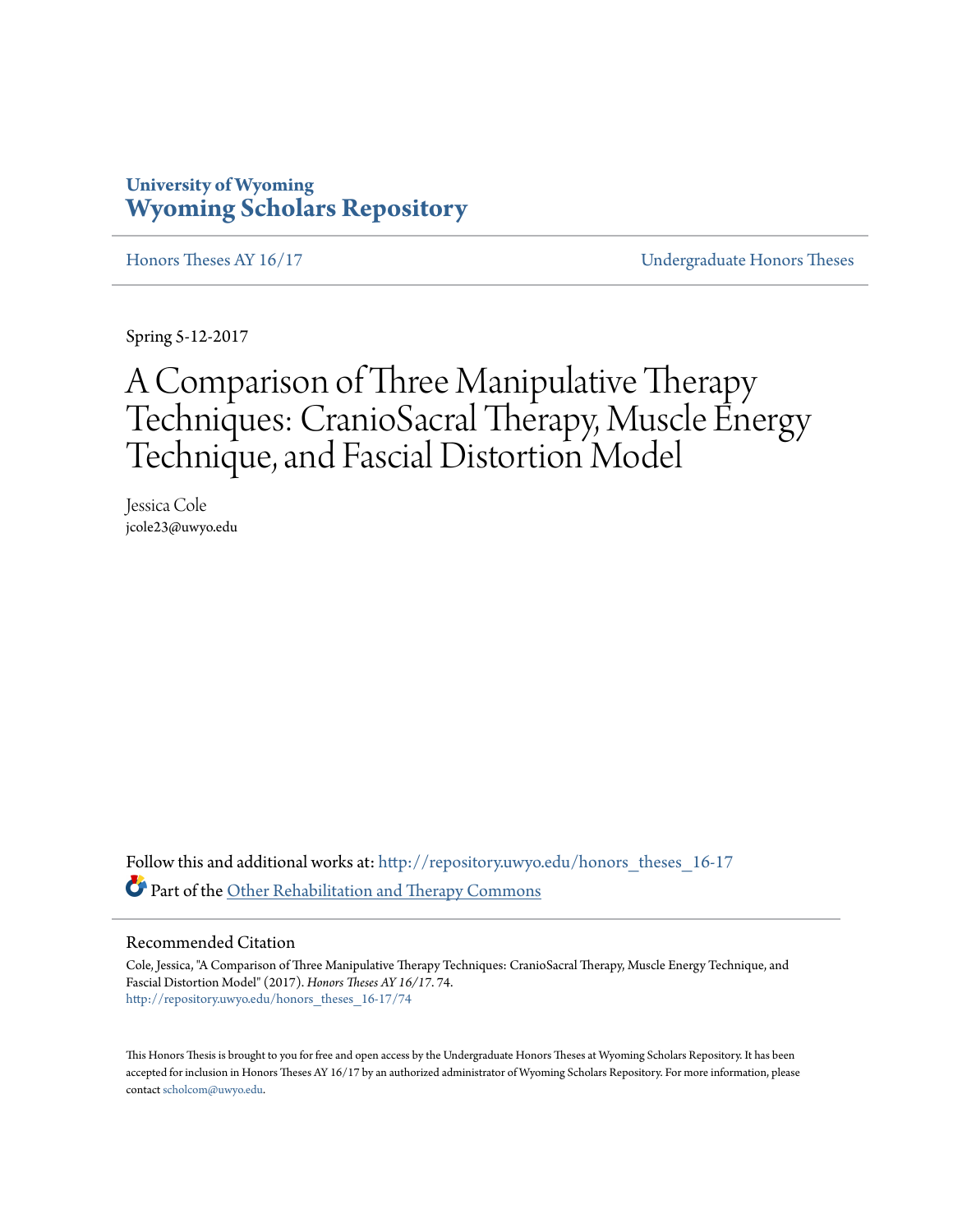#### **Introduction**

Manual therapies are used in many different healthcare settings including physical therapy, occupational therapy, chiropractic, massage therapy, and osteopathic medicine. Traditional medicine focuses on the principles of evidence-based medicine that is guided by high quality randomized control trials to evaluate the effectiveness of an intervention for a group of people suffering from similar problems. Though this method is effective for evaluating treatments involving pharmacological interventions, manual therapies and interventions can be more difficult to evaluate using these criteria. Because of the difficulties encountered in designing high quality experiments involving manual therapies, there is a noticeable lack of high-quality evidence used to support use of these treatments. This leads many healthcare practitioners who use these manual therapies to rely on evidence-informed medicine instead of evidence-based medicine (Fryer, 2011). According to Fryer (2011) evidence-informed medicine is the "process of integrating research evidence when available but including personal recommendations based on clinical experience, while retaining transparency about the process used to reach clinical decisions".

Fryer (2011), further argues that there are downsides to relying solely on evidence-based medicine for treatment of patients and that "may unintentionally limit practice." He supports the idea of balancing clinical evidence with clinical experience and states that "a treatment effective for the majority may not always be effective for an individual." However, evidence and research are still very important aspects of choosing an effective treatment for a patient. According to Zegarra-Parodi (2016) evidence can "support the patient care process and enhance practice so optimal clinical outcomes and quality of life are achieved." It seems that the question does not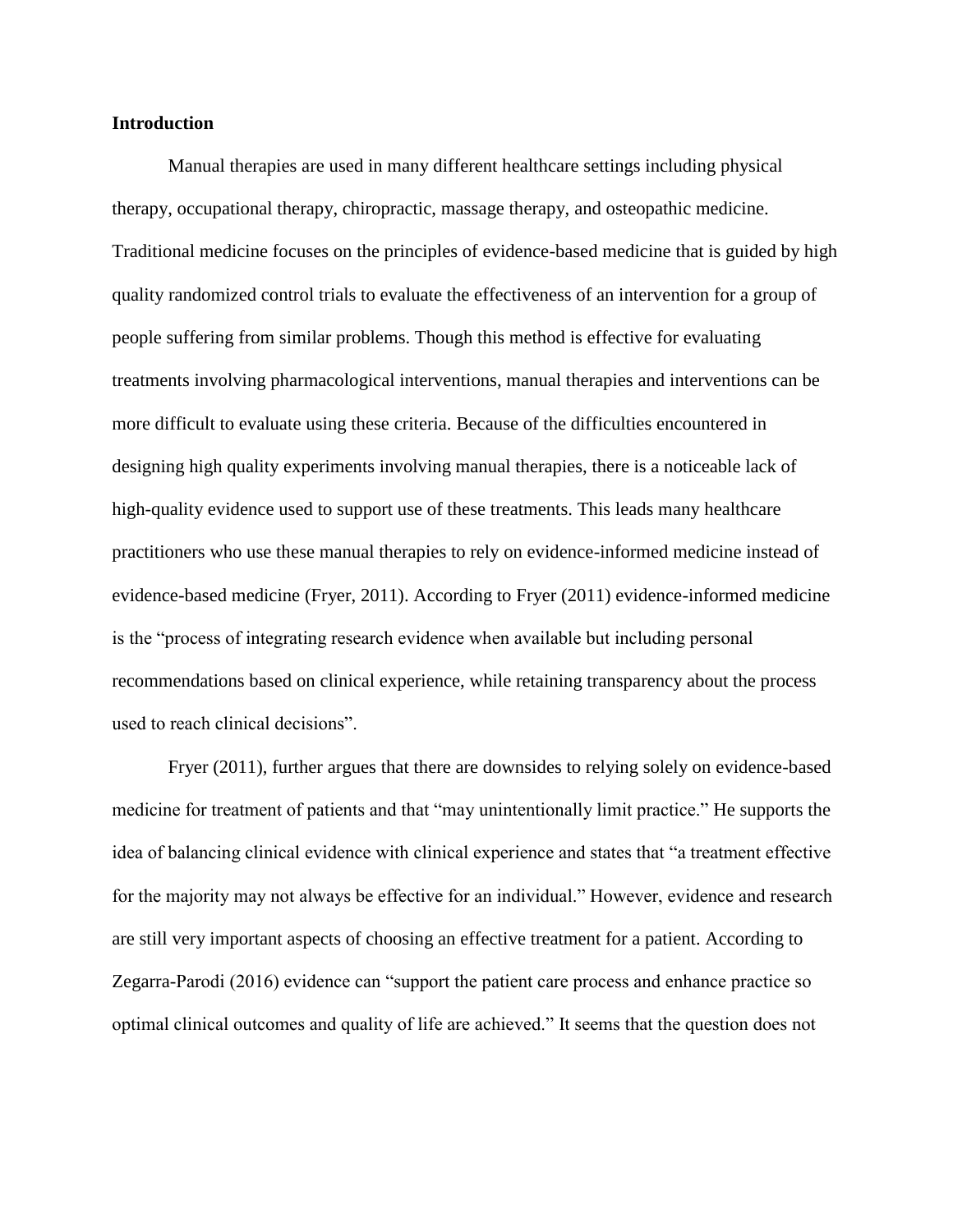involve if you should use evidence but more *how* you should use it to provide the best treatment for an individual.

Taking all of this into account is necessary when evaluating the evidence available supporting a treatment. The following discussion looks into one aspect to take into consideration when choosing a treatment - the evidence and research available - to evaluate the use of three different manual therapies used clinically: Craniosacral Therapy, Muscle Energy Technique, and Fascial Distortion Model.

#### **CranioSacral Therapy**

According to Upledger, Grossinger, Ash, and Cohen (2008), CranioSacral Therapy (CST) is "a gentle, hands-on method of whole-body evaluation and treatment that may have a positive impact on nearly every system of the body." CST uses only about five grams of pressure to evaluate the central nervous system by testing the ease of motion and the quality of rhythm of cerebrospinal fluid pulsing within membranes. Cerebrospinal fluid is a fluid produced by the choroid plexus between the subarachnoid space throughout the brain and spinal cord. It has a role in immunological protection and mechanical protection. Specific CST treatments are employed to release restrictions or imbalances in sutures, fasciae, membranes, and other tissues. The cerebrospinal system is explained using a semi-closed hydraulic system as a pressure model to explain the miniscule movements of bones and tissues. The constant filling and reabsorption of the fluid pushes on bones and tissues. These movements (expansion and narrowing) cycle about six to twelve times per minute. Dr. John Upledger developed this method with other scientists through research that used Dr. Sutherland's work as a basis in 1975 to 1983 (Upledger, et al., 2008).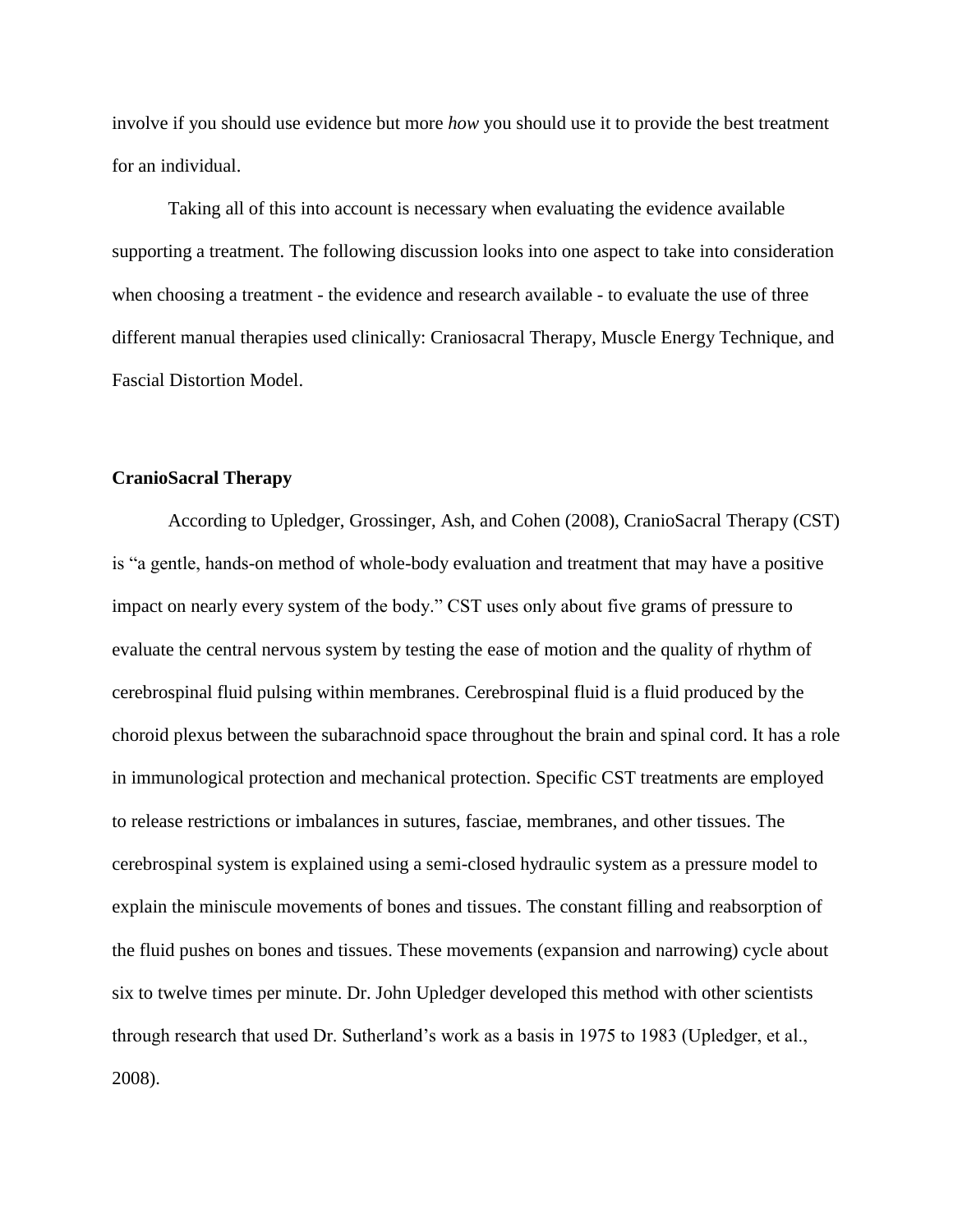The whole body is affected by the CST rhythm and a practitioner evaluates the amplitude, quality, rate, and symmetry at different locations on the body. This evaluation helps to find the primary area of dysfunction instead of focusing on symptoms. Gentle traction of the myofascial system and "arcing" (mechano-electrical monitoring by palpation) also facilitate this search. CST often involves noticing not just the abnormalities of the rhythm, but also complete lack of rhythm (Upledger, et al., 2008).

Treatment involves a gentle hold at any area of the body and wait for a release that can involve heat release, pulsing, muscle twitching, blinking, gurgling from the digestive system, softening of tissues, and changes in breathing patterns. Emotional releases can also accompany a physical release. Gentle touch is key in this treatment because once the touch becomes too heavy, the response of the patient's body moves from craniosacral or visceral to neuromuscular tension and stress patterns, in essence switching therapeutic modes (Upledger, et al., 2008). To an observer, CST appears to be simply the practitioner placing hands on the body and holding them there for a while. The patient usually appears to be quite relaxed sometimes even asleep. Physical and emotional releases can often be observed.

CST classes can be taken by anyone. However, to practice CST most states require a hands-on license. There are two different certification levels, techniques and diplomate. Both require an open-book essay exam, a closed-book proctored exam, and a practical / oral exam, and proof of a licensed healthcare professional. Techniques certification requires completion on CST 1 and CST 2 classes, and 75 ten-step protocol sessions. Diplomate requires completion of Advanced CST 1, a preceptorship, five case-history write-ups, and six hours of CST presentation or a published article on CST (www.upledger.com).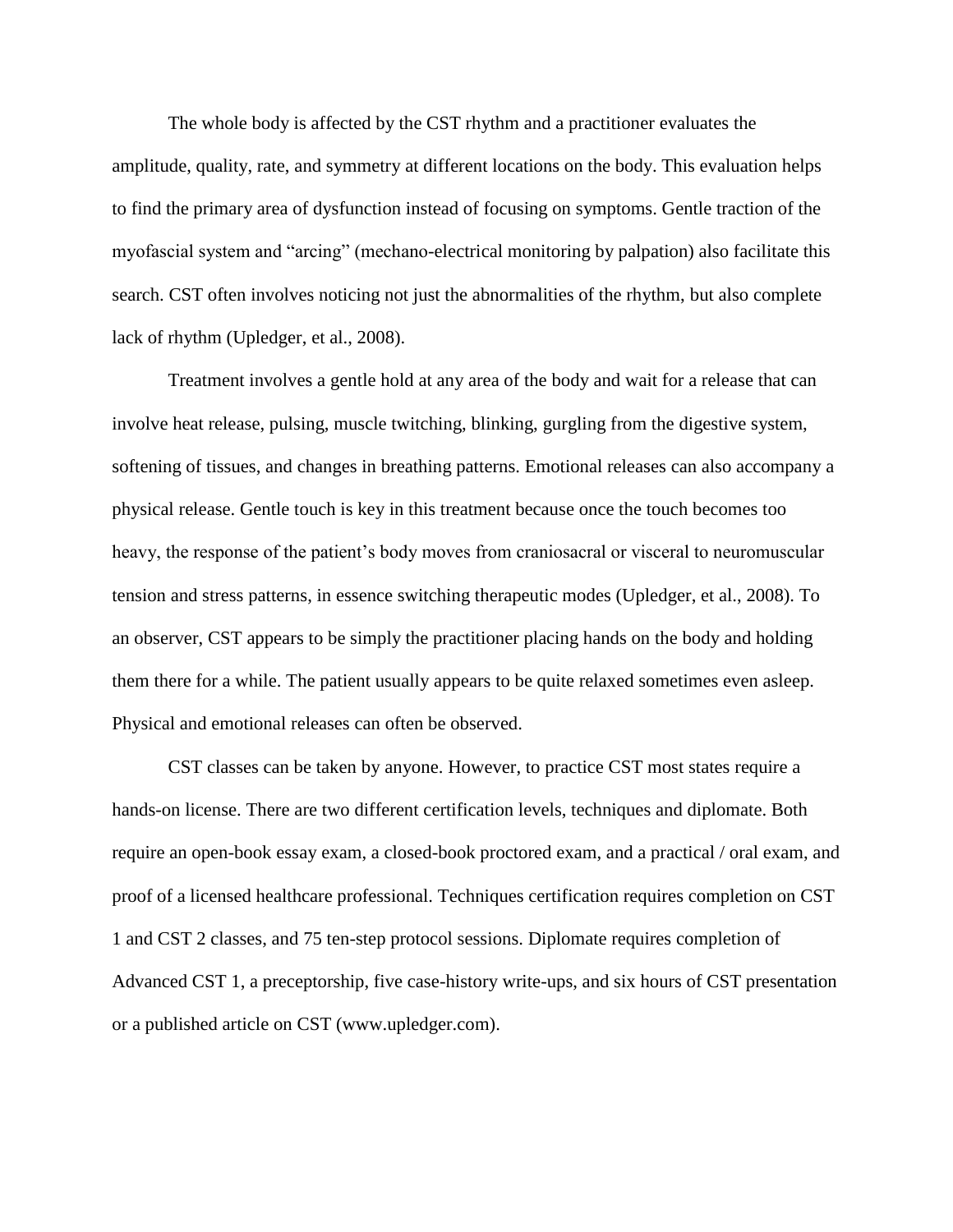#### **CranioSacral Therapy Research**

Of the three manual therapies studied in this research, CST had the largest quantity of research available, especially up to date research. However, like all other manual therapies, CST research has its problems regarding the quality of the research. The difficulties of blinding researchers and participants leads to the majority of the research being heavily biased which negatively affects the quality of the studies. With only low quality evidence available, conclusions cannot be thoroughly drawn.

A couple of systematic reviews have been conducted. All used different research databases and had different inclusion criteria, but all were unable to provide support of using CST clinically. Backstrom (2000) not only looked at CST intervention and health outcomes, but also the pathophysiology of the craniosacral system. Thirty-three studies were used in the review. Seven studies showed a positive relationship between CST and health outcomes but had the lowest grade of evidence due to poor quality. One showed a negative relationship between CST and health outcomes. Many studies had very low reliability with a range of 0.02 to 0.20 of intraclass correlation coefficients. Twenty-two studies compared craniosacral dysfunction and pathophysiology. There were nine studies that support cranial bone minute movements and eleven studies that supported cerebrospinal fluid flow in a pulse-like manner. However, none of the twenty-two studies showed that cranial bones can be manually moved by CST or that CSF can be manipulated by CST. In 2012, two different systematic reviews were performed. Ernst found that several new randomized control trials had been published since the 2000 systematic review, but deemed two of them "fatally flawed" due to design flaws and unblinding. The other studies were also too flawed to provide adequate support for CST. Ernst also pointed out the flaws of the biological assumptions of CST using evidence from a couple studies including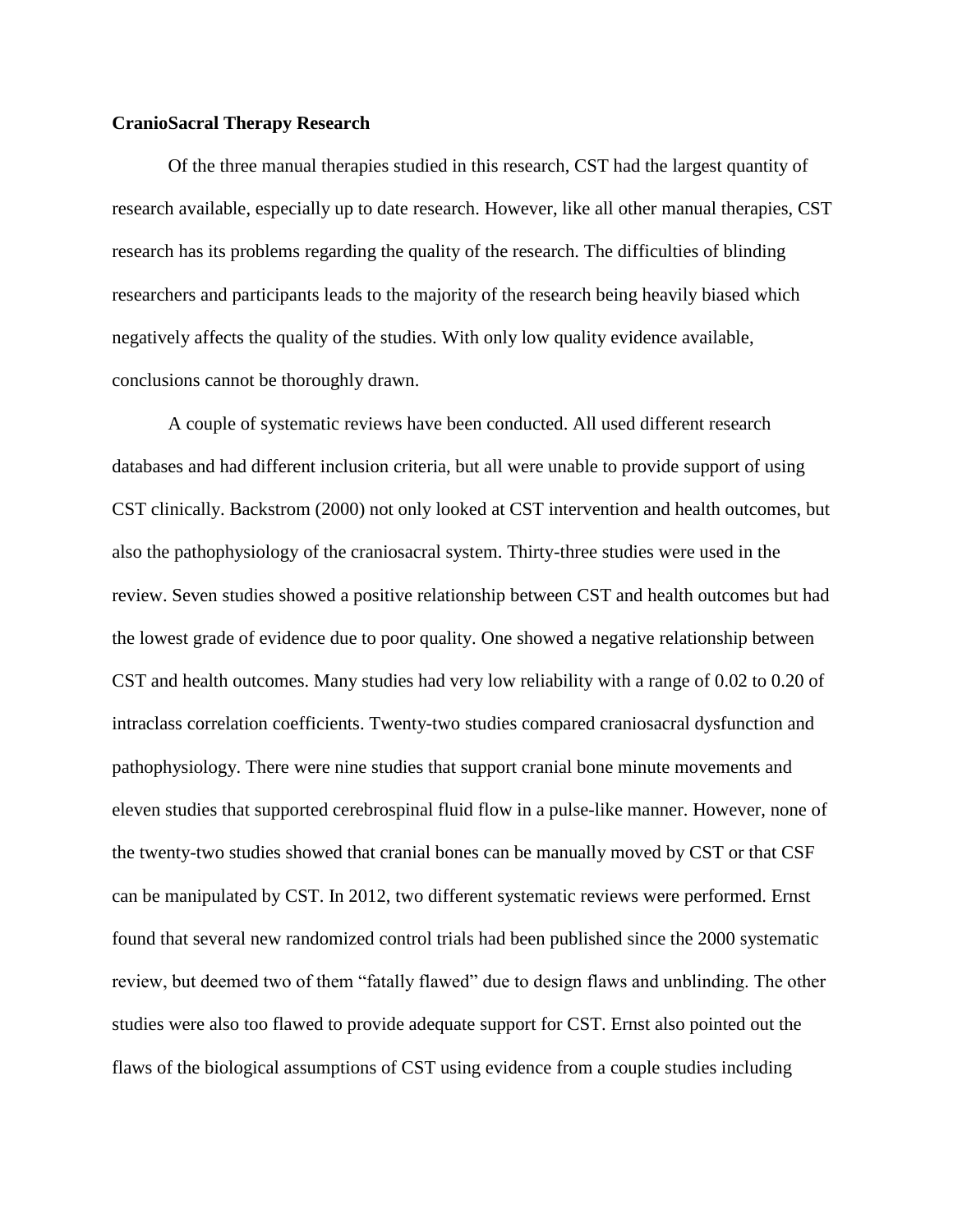research by Downey (2006) that found no significant differences between baseline and distraction suture separation at any load, including force applied to cranial bones similar to that applied in CST ( $P > 0.05$ ). Ernst states that "there is insufficient evidence to suggest that CST has therapeutic effects beyond a placebo." Jäkel and von Hauenschild (2012) found that CST can improve pain and quality of life or general well-being in a systematic review that included seven studies. According to the standards of this review, most of the evidence was of moderate quality. It is mentioned that as compared to the systematic review by Ernst (2000), the quantity of studies has not improved, but the methodology of using more double blinded randomized control trials has improved. They concluded that, though methodology has improved providing increased support for the use of CST clinically, more research needs to be conducted to obtain more solid evidence.

There have been more studies published since these systematic reviews were performed. All of these studies are very well designed and have appropriate blinding and good control groups. Haller, Lauche, Cramer, Rampp, Saha, Ostermann, and Dobos (2016), used a doubleblind randomized control trial study to assess the effects of CST on 54 patients with chronic neck pain. Measures of pain intensity, pain on movement, pressure pain sensitivity, functional disability, health-related quality of life, well-being, anxiety, depression, stress perception, pain acceptance, body awareness, patients' global impression of improvement, and safety were taken directly after treatment (week eight) and at a three month follow up (week 20). Pain intensity was significantly better in the CST group than the manual sham group at both week eight ( $P =$ 0.001) and week 20 ( $P = 0.003$ ). At week eight, both pressure pain sensitivity and body awareness were significantly improved. In addition, at week 20 the CST group was significantly better than the sham group in measures of pain on movement, functional disability, physical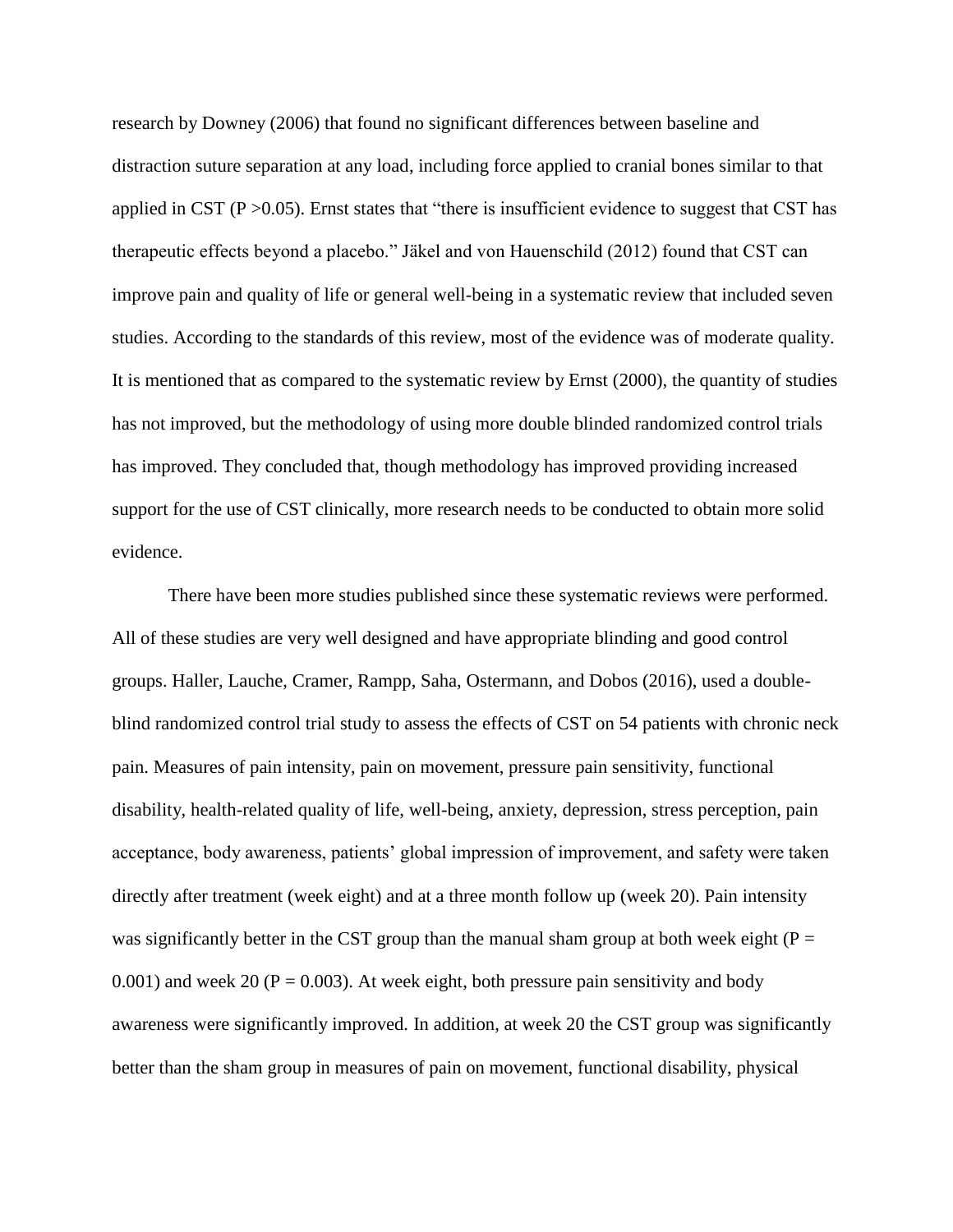quality of life, anxiety, and patients' global movement. The use of a manual sham group allows for a double blind design that eliminates bias. This elimination of bias contributes to the high quality design and provides very good evidence for the use of CST clinically in patients with chronic neck pain.

Castro-Sánchez, Lara-Palomo, Matarán-Peñarrocha, Saavedra-Hernández, Pérez-Mármol, and Aguilar-Ferrándiz (2016) also published a randomized controlled trial involving CST and patients with chronic low back pain. Sixty-four patients with chronic low back pain were randomly divided into the CST group (received ten sessions) or the control group (received ten sessions of classic management). Classic massage protocol included techniques of soft tissue massage on the low back: effleurage, petrissage, friction, and kneading. Disability, pain intensity, kinesiophobia, isometric endurance of trunk flexor muscles, lumbar mobility in flexion, hemoglobin oxygen saturation, systolic blood pressure, diastolic blood pressure, hemodynamic measures, and biochemical estimation of interstitial fluid were measured at baseline, after treatment, and one month follow-up. There were no statistically significant differences between groups for disability ( $p = 0.060$ ). However, patients receiving craniosacral therapy experienced greater improvement in pain intensity ( $p \le 0.008$ ), hemoglobin oxygen saturation ( $p \le 0.028$ ), systolic blood pressure ( $p \le 0.029$ ), serum potassium ( $p = 0.023$ ) level, and magnesium  $(p = 0.012)$  than the control group.

Girsberger, Bänziger, Lingg, Lothaller, and Endler (2014) studied the effects of CST on the autonomic nervous system by observing heart rate variability in 31 patients with subjective discomforts using a cross-over design. Pre and post measurements of heart rate variability using standard deviation and total power showed a significant increase ( $P \le 0.05$ ,  $P \le 0.01$ ) in both parameters. While the control period did not show a significant increase. However, there were no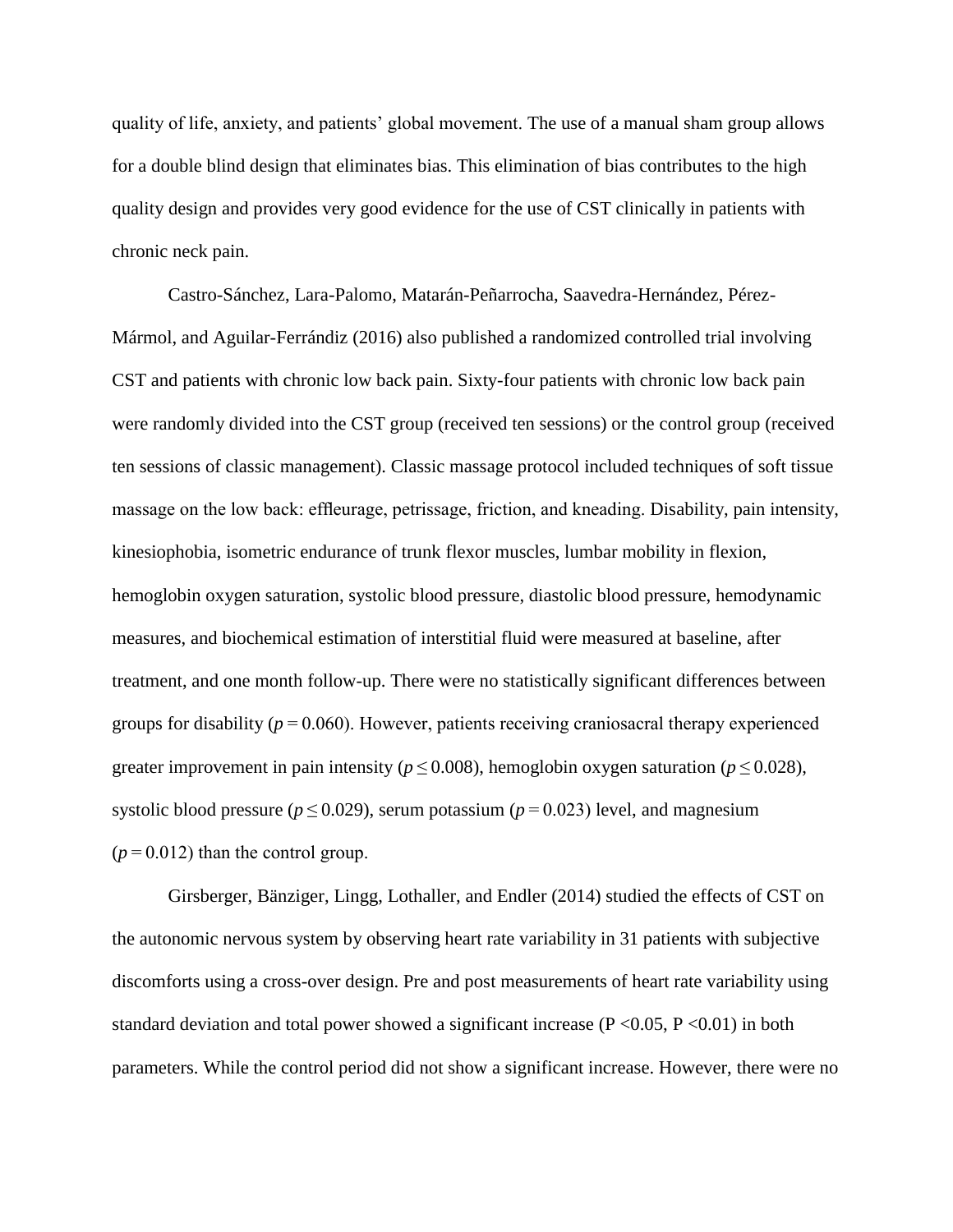significant differences between the control and experimental period  $(P > 0.05)$ . No changes in low frequency power/ high frequency power (sympathetic-vagal balance) were found in either period. There was a significant decrease in heart rate  $(P \le 0.01)$  after the experimental period compared to after the control rest period. The researchers concluded that CST had a favorable effect on autonomic nervous activity.

Elden, Östgaard, Glantz, Marciniak, Linner, and Fagevik Olsén (2013) studied the effect of CST in combination with standard treatment (counseling and information on pelvic girdle pain) versus standard treatment alone in 123 pregnant women with pelvic girdle pain. Pain intensity, sick leave, function, health-related quality of life, unpleasantness of pain, and assessment of the severity of pelvic girdle pain were measured. The group receiving both CST and standard treatment had significant improvement in morning pain, symptom-free women, and function over the group just receiving standard treatment. No other measures were significantly different.

Overall, there is a significant positive shift in the amount of quality evidence supporting the use CST clinically in recent years. The collective evidence from five years ago was obviously not enough to provide support for using CST, as was suggested by all the systematic reviews included in this research. However, the use of a manual sham control group has led to the ability to blind both researchers and participants in recent studies, which helps eliminate both researcher and participant bias leading to higher quality studies available. Currently, the evidence base for CST seems to be evolving from little to no evidence to moderate evidence to support its use clinically.

#### **Muscle Energy Technique**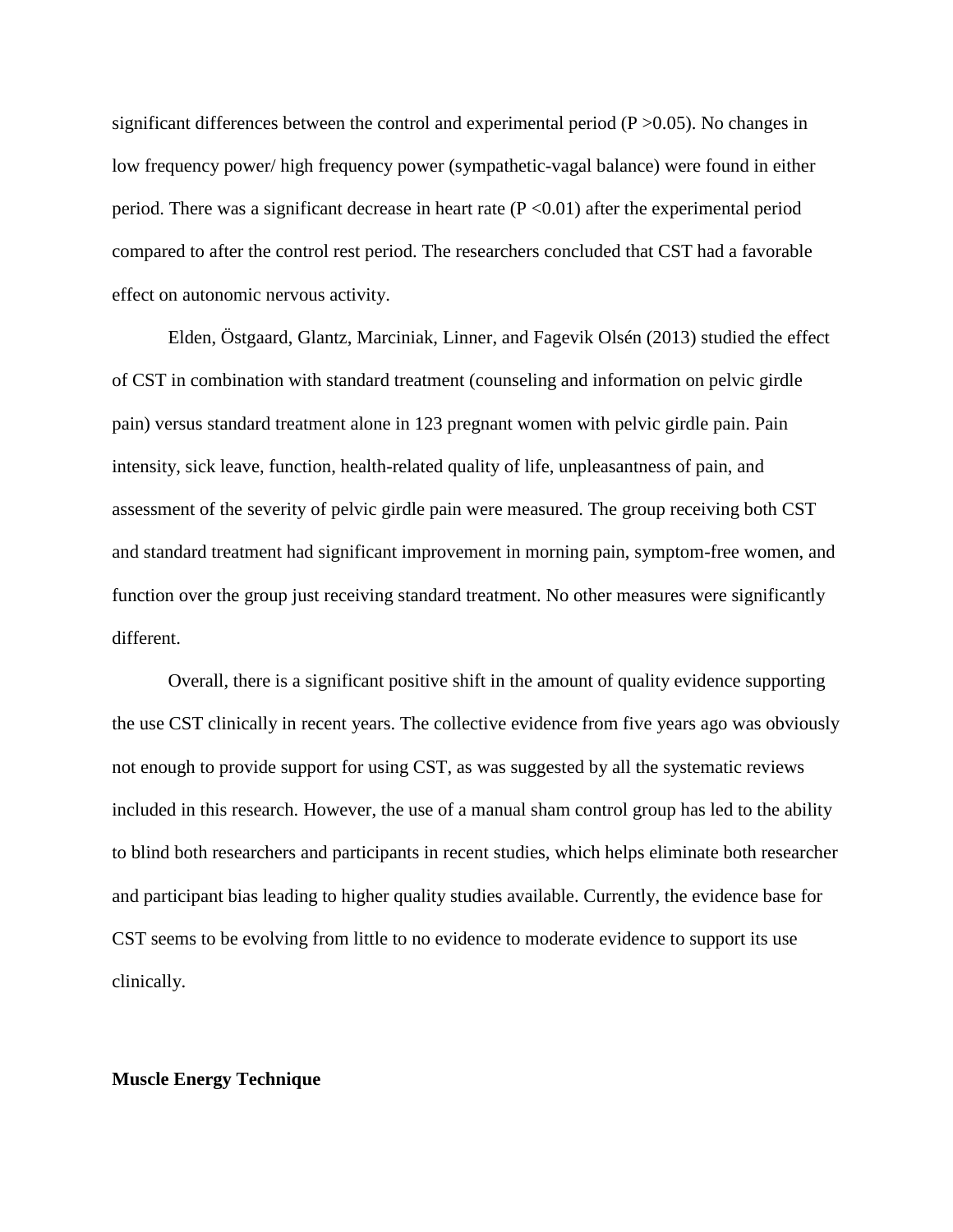According to Chaitow (2001), Muscle Energy Technique (MET) "uses careful positioning of an area of the body, followed by isotonic and isometric contractions of muscles to strengthen or relax hypertonic muscles". The practitioner controls the amount of force, direction, and duration of the movement. The practitioner also controls the movement of the joint, soft tissues, or limb to a different position occurs after or during the cessation of the contraction. Unlike many manual therapies that use a high velocity low amplitude approach, MET is more close to a low velocity variable amplitude approach (Chaitow, 2001). According to Chaitow (2001), elements of MET must always include: identification of a resistance barrier, use of isometric contraction, and response to that contraction which appears to facilitate easier movement to a new barrier. During the isometric contraction, the golgi tendon organ activation concurrently results in direct inhibition of agonist muscles. At the same time, a reflexive reciprocal inhibition takes place at the antagonistic muscles. During relaxation, agonist and antagonist muscles continue to be inhibited. This inhibition allows the joint to be moved further into the restricted range of motion.

MET was developed in the 1960s by osteopathic physicians T.J. Ruddy and Fred Mitchell Snr. Further refinements were applied by Karel Lewit, Vladimir Janda (Chaitow, 2001), and Fred Mitchell Jnr (Fryer, 2011).

One of MET's main objectives is to induce relaxation of hypertonic musculature by active contraction following the stretching of the muscle. This is similar to many other stretching systems applied by therapists. MET joins postisometric relaxation (latent hypotonic state of a muscle after isometric activity) and reciprocal inhibition (when one muscle is contracted, its antagonist is inhibited) methods with isokinetic techniques (direct contraction is resisted and overcome by the practitioner; involves stretching and/or breaking down of fibrotic tissue). MET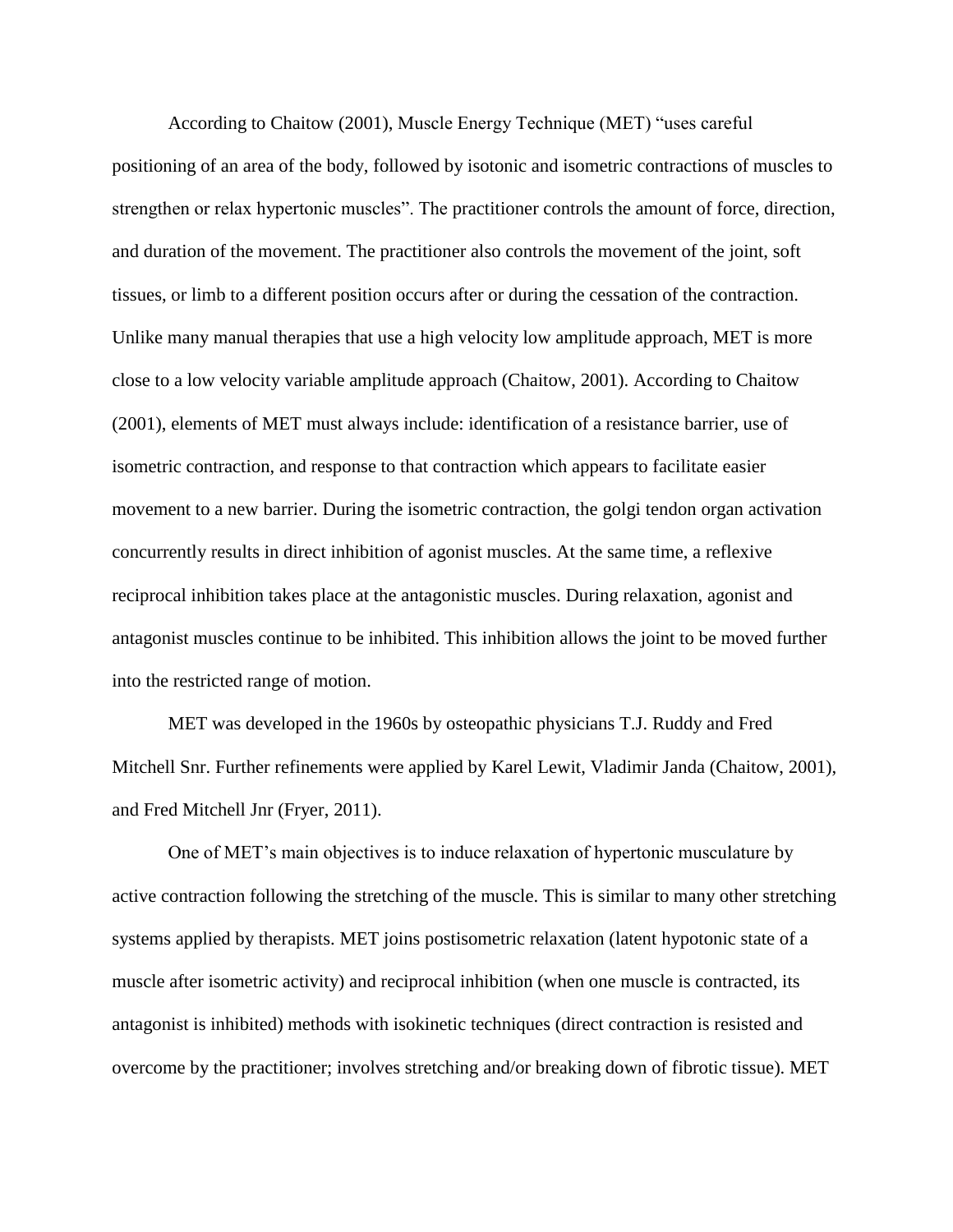uses a spectrum from mild isometric contractions that hardly involve active contraction to total strength contractions (Chaitow, 2001).

To an observer, MET appears to be the practitioner assisting the patient perform a stretch by either helping them to stretch further or providing resistance to the stretch. The patient usually has to expend some energy to get past the resistance provided by the practitioner. It is a very active treatment for both the practitioner and the patient.

MET classes are available from a wide variety of providers. Some require a manual therapy license, others do not. However, a manual-therapy license is required to practice MET. Many medical licenses including Chiropractors, Physical Therapists, Athletic Trainers, Occupational Therapists, Osteopathic Physicians, Medical Doctors, and Licensed Massage Therapists have a license to conduct manual-therapy.

#### **Muscle Energy Technique Research**

MET, like all other manual therapies, presents difficulties in finding quality research. The difficulty of blinding participants and researchers combined with difficulties developing an adequate control group are shown in the vast majority of the studies observed. MET also has a more unique difficulty of almost always clinically being used as part of a treatment package. This adds a complicated layer of determining the effect of MET treatment alone versus the effects of MET in combination with other modalities. Though there are a multitude of studies involving MET, the majority involve Gary Fryer, who has conducted many studies and written various professional reviews of MET.

In a Cochrane systematic review, Franke, Fryer, Ostelo, and Kamper (2016) found insufficient evidence to support MET as a successful treatment for low back pain. Their research included 12 different randomized controlled trials with a total sample of 500 participants. All of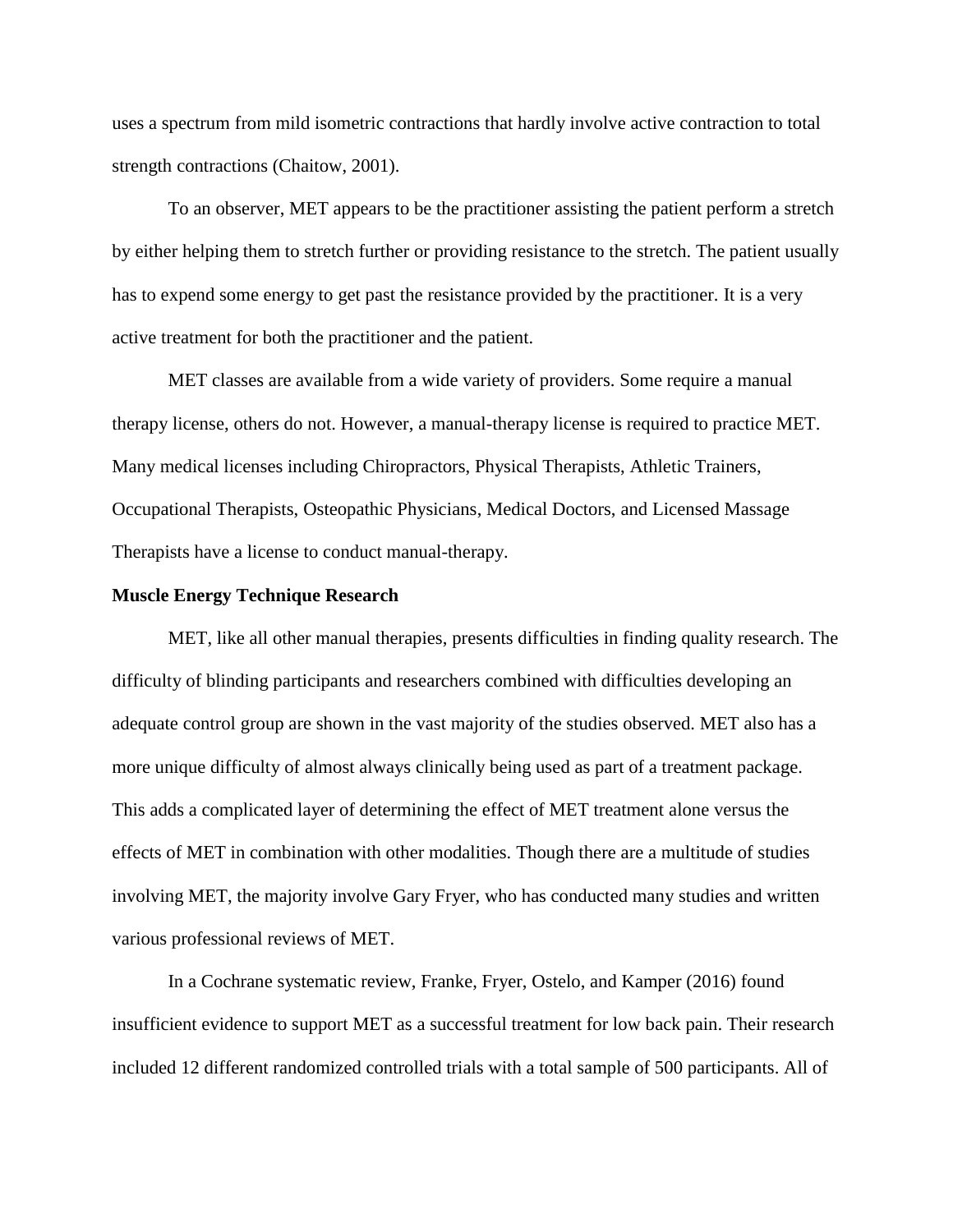the studies were small ( $n = 20 - 72$ ), only reported short-term outcomes, and were all evaluated to be at high risk of bias except one study. Comparisons across studies were made after dividing the studies according to acute or chronic low back pain and control group. Meta-analyses and GRADE assessment were performed and showed low-quality evidence that MET issued additional benefit compared to, or added to, other therapies on short-term pain outcomes. The researchers were unsurprised by the difficulty of finding quality research using only MET as a treatment because, clinically, MET is usually applied in an integrated approach with other manual and non-manual modalities (Franke, et al., 2016). The researchers also commented on the difficulty of applying valid blinding to practitioners and participants in nearly all manual therapy studies, which ultimately is a requirement for evidence to be evaluated as a low risk for bias (Franke, et al., 2016).

MET was found to be successful in improving glenohumeral joint (GHJ) range of motion in baseball players with a single treatment according to Moore, Laudner, Mcloda, and Shaffer (2011). Pre and post intervention GHJ horizontal adduction and internal ROM were measured in baseball players randomly assigned to MET for GHJ horizontal abductors  $(n = 19)$ , MET for GHJ external rotators ( $n = 22$ ), or control ( $n = 20$ ). The MET for horizontal abductors had a significantly greater increase in GHJ horizontal adduction ROM post intervention compared to control  $(P = 0.011)$  and a greater increase in internal rotation ROM post intervention compared to both the MET for external rotators group ( $P = 0.020$ ) and the control group ( $P = 0.029$ ). No significant differences were found among the groups for any other variables (Moore, et al., 2011).

According to Koh and Seffinger (2016), MET is also a useful tool for long-term improvement in lateral epicondylitis when compared to corticosteroid injections (CSI). A total of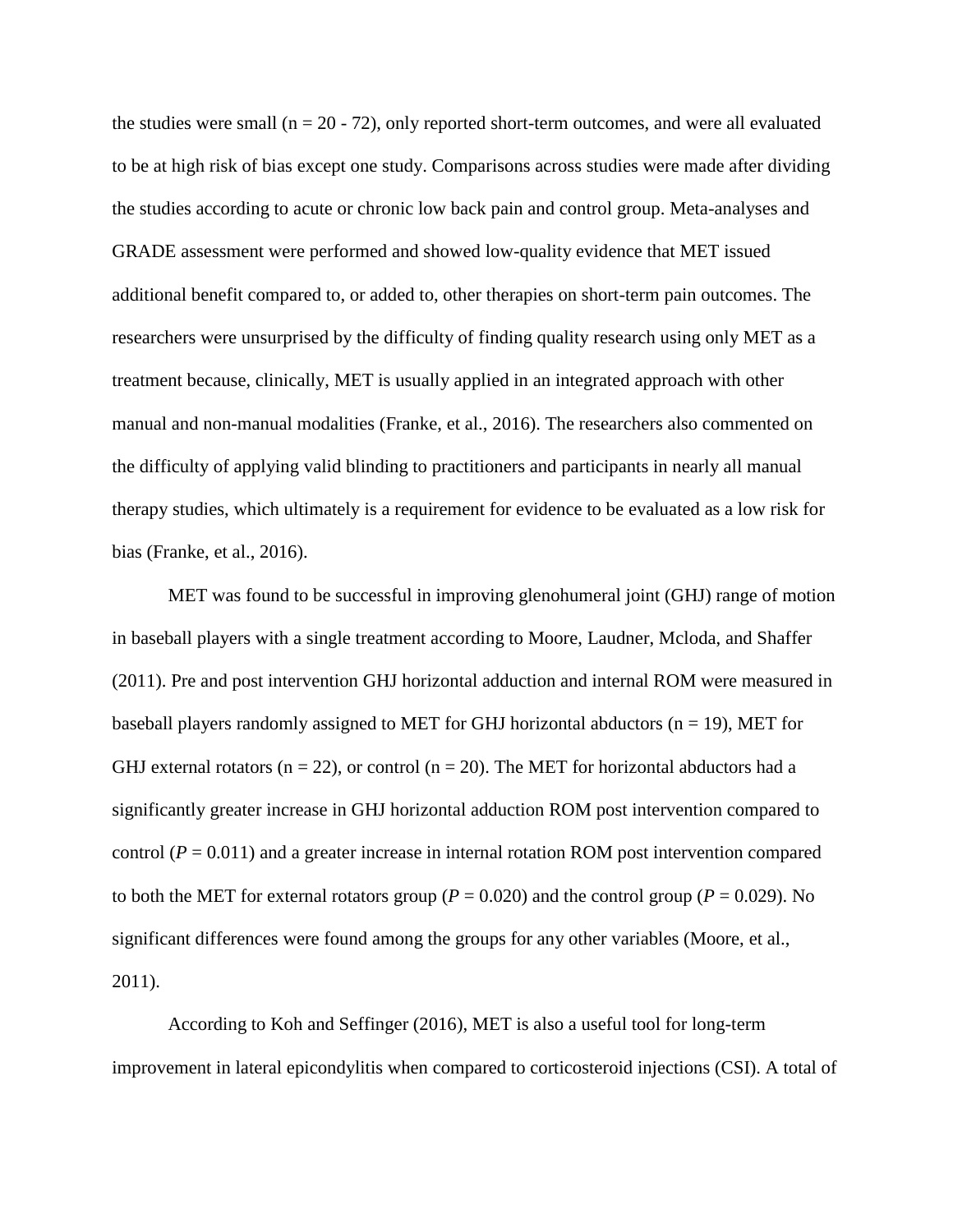82 participants were randomly assigned to the MET group or the CSI group. Measurements of mean pain-free grip strength, mean pain scores (using VAS), and Disabilities of the Arm, Shoulder, and Hand (DASH) self-reported questionnaire scores were taken at baseline, six, 26, and 52 weeks. MET group received MET two times a week for four consecutive weeks and the CSI group was injected with one mL of triamcinolone acetonide (four mg/mL) plus one mL of 1% lidocaine (10 mg/mL), one cm distally from the lateral epicondyle. Compared with baseline scores, mean pain-free grip strength scores in the MET group were significantly lower than the CSI group at six weeks ( $P = 0.005$ ) but higher at 52 weeks ( $P = 0.007$ ). Mean pain scale scores were significantly higher in the MET group than the CSI group at six weeks ( $P = 0.004$ ) but were significantly lower at 26 and 52 weeks ( $P = 0.016$  and  $P = 0.01$ , respectively). There were no statistically significant differences between the groups in their DASH self-reported questionnaire scores. As a short-term treatment to reduce pain and return strength CSI is better suited than MET, but in the long-term MET is the better option to manage chronic lateral epicondylitis (Koh & Seffinger, 2016).

Fryer (2011) assesses MET using an evidence-informed approach instead of an evidencebased approach to evaluate MET clinical use for assessment of the spine and pelvis, treating dysfunctions of the spine and pelvis, and increasing muscle length. By applying biomechanical concepts with results of published studies, Fryer suggests that MET is plausibly an effective modality to treat pain, promote hypoalgesia, range of motion, improve lymphatic flow, reduce edema, and increase muscle extensibility but appropriate speculation and additional studies are needed. Fryer stresses the importance of combining clinical expertise with evidence-based research (2011). Fryer (2000) also discusses the importance of critical examination of MET at this time. He argues, "Many of the diagnostic tests used with this approach are not supported by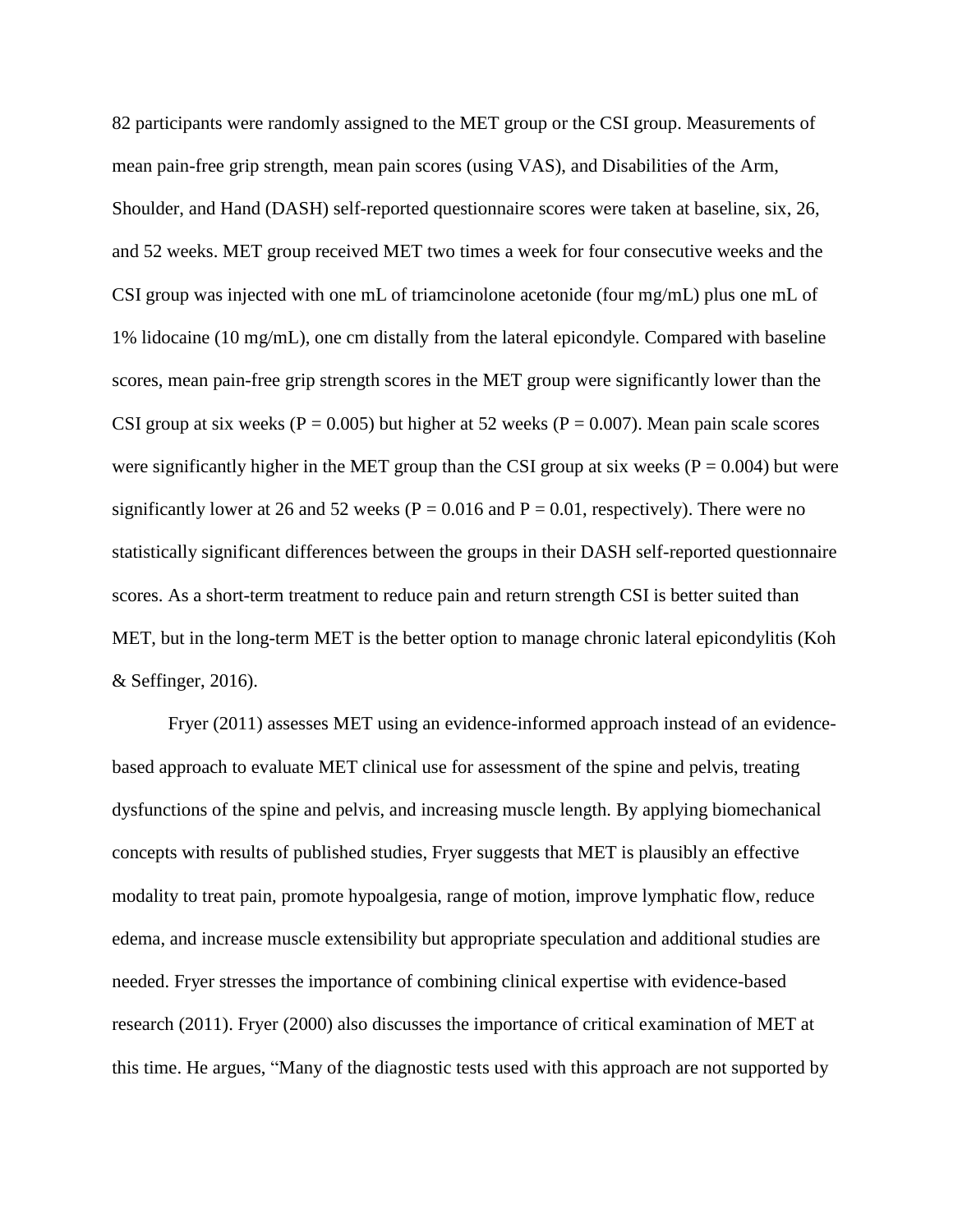a sound rationale." Fryer stresses the need for MET to be reevaluated. This appears to be consistent with the Cochrane systematic review (Franke, et al., 2016). Though Fryer (2000) criticizes the assessments involved with MET, he recognizes MET's therapeutic action. He offers a different biomechanical mechanism involving changes in connective tissues with postisometric relaxation rather than the current explanation involving neurological mechanisms. He believes that MET needs revision in its practice and teachings and "to validate by research the theoretical basis and clinical efficacy of this popular technique to ensure its reputation and credibility for the future" (Fryer, 2000).

Since the critical appraisal of MET, Fryer has been involved in research using MET treatment for hamstring altered flexibility, suboccipital tenderness, gross trunk range of motion, contraction duration of atlanto-axial joint. These studies are very well designed, using researcher blindness whenever possible, large sample sizes, accurate statistics, and consistent control groups.

Ballantyne, Fryer, and McLaughlin (2003) found a significant increase in the range of motion at the knee ( $p < 0.019$ ) with one application of MET whereas the control group (patients lie on the table for the same allotted time with no treatment) had no significant change. Hamilton, Boswell, and Fryer (2007) found no significant differences in pressure pain thresholds of the occipito-atlantal joint for asymptomatic patients between patients receiving high-velocity, low-amplitude manipulation (HVLA), MET, and a sham treatment control group. Within-group tests showed significant changes at 5 minutes post treatment in both the HVLA ( $P < 0.01$ ) and the MET group ( $P < 0.05$ ) but not the control group ( $P = 0.35$ ). The MET group also had a significant change at the 30-minute interval (P< 0.03) but not in the HVLA or control group (Hamilton, et al., 2007). Lenehan, Fryer, and McLaughlin (2003) found a single application of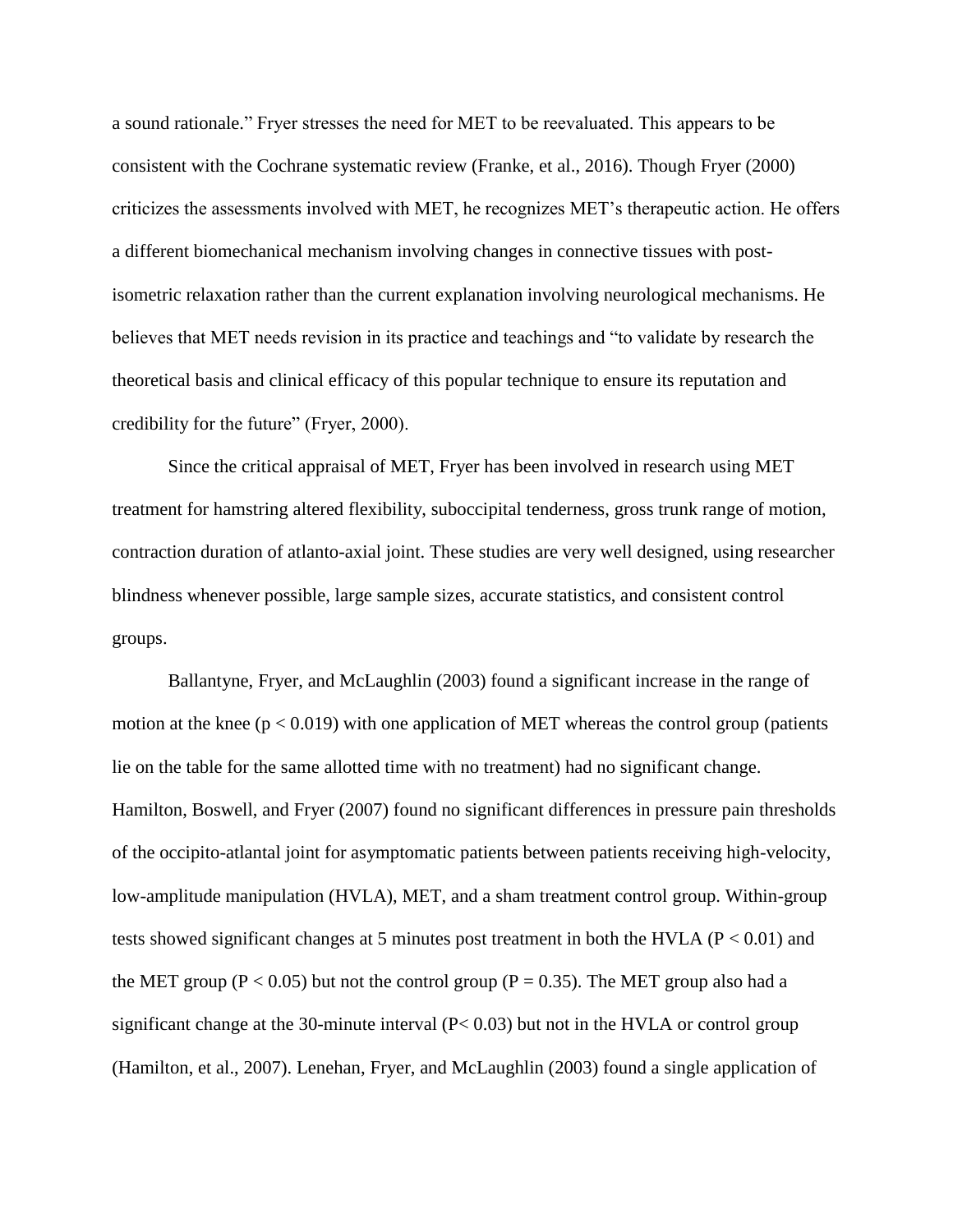MET applied to the thoracic spine in the direction of restricted rotation to increase range of active trunk rotation ( $p < 0.0005$ ) in asymptomatic patients as compared to a control group (patients enter room and sit on table but do not receive treatment). There was no significant improvement on the non-restricted side in either groups. Fryer and Ruszkowski (2004) found the five second isometric contraction MET showed significant improvements in rotation of the atlantoaxial joint  $(P = 0.04)$  over the control group. However, the 20-second isometric contraction MET did not show significant improvements over the control group. Finally, Smith and Fryer (2008) found that both MET with a 30 second post-isometric stretch phase and MET with a three second post-isometric stretch phase were effective in increasing hamstring extensibility which was measured using active knee extension after an initial application of MET and sustained improvement in a second application of MET one week later.

Hamstring strength and flexibility were also observed in a study by Choksi and Tank (2016) that found MET to be effective at improving hamstring strength and flexibility in patients with knee osteoarthritis. The study included 120 patients with unilateral involvement knee osteoarthritis who were randomly assigned to the MET group or the control group (not defined by author). The MET group received treatment five days a week for three weeks that included both conventional treatment and MET, while the control group received only conventional treatment over the same timeline. Hamstring flexibility was measured using the active knee extension test (AKE) and quadriceps strength was measured using the Delorme boot. Both pretest and posttest measurements were taken. Both groups showed significant improvement in hamstring flexibility and quadriceps strength from pretest to posttest scores ( $p < 0.05$ , and  $p <$ 0.05), and the MET group had more significant improvement in both measures than the control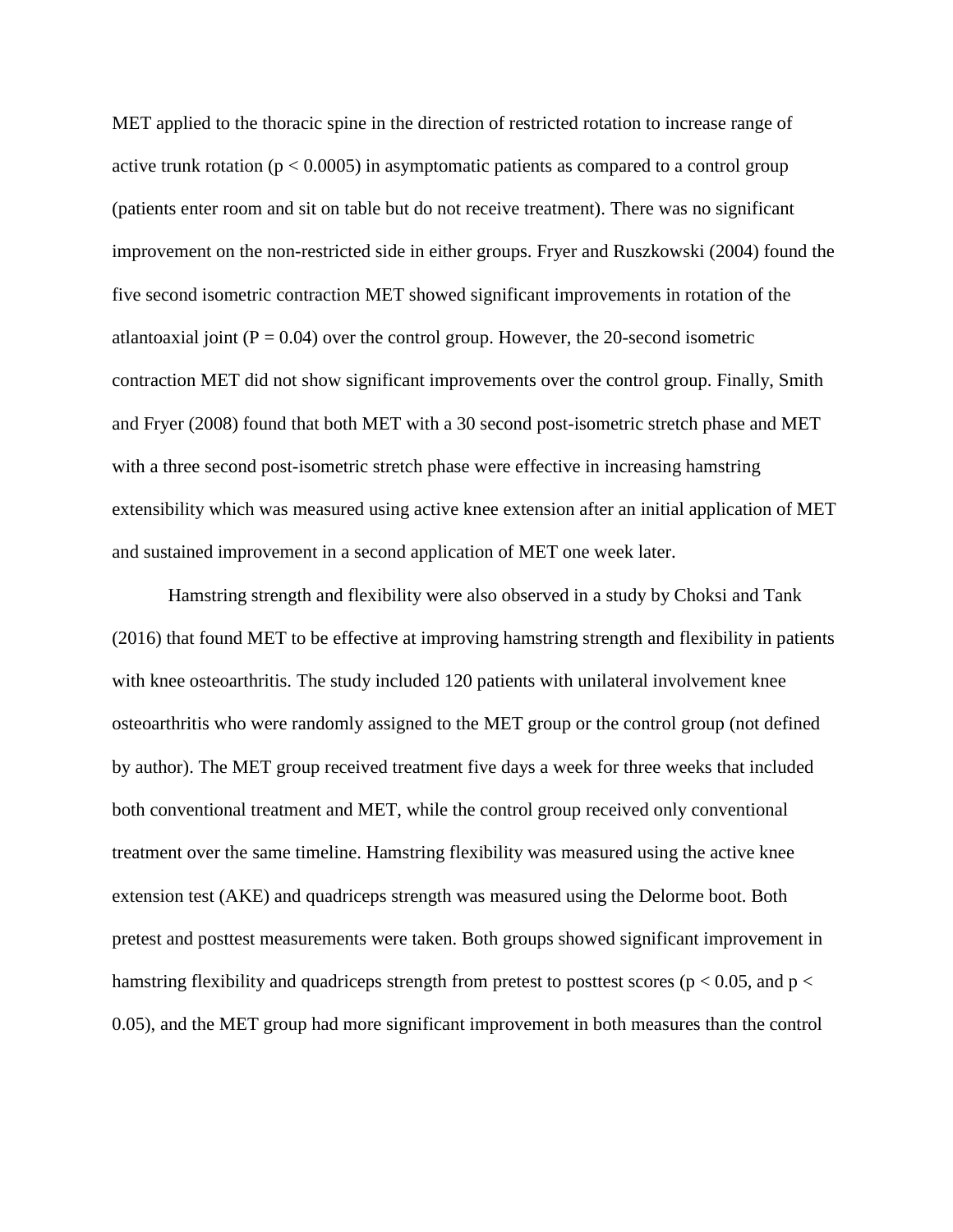group ( $p < 0.05$ , and  $p < 0.05$ ). The MET combined with conventional treatment was the more effective treatment as compared to conventional treatment alone (Choksi & Tank, 2016).

A few studies have compared MET to static stretching and a variety of control groups. Shadmehr, Hadian, Naiemi, and Jalaie (2009) found that both the static stretching group and the MET group significantly improved the shortness of hamstring muscles in women measured by passive knee extension test. There was no significant difference between groups. Mahajan, Kataria, and Bansal (2012) also found MET and static stretching to be significantly more effective at reducing pain intensity and increasing active cervical range of motion than conventional physiotherapy, with no significant differences between MET and state stretching groups.

Overall, there is a moderate amount of evidence from well-designed studies to support the clinical use of MET, mostly thanks to the recent research performed by Gary Fryer. Since his criticism about the lack of quality studies available in 2000, many new higher quality studies have been published. It is also important to note that clinically MET is typically used in conjunction with other techniques (Fryer, 2011). According to Fryer (2011), in several clinical trials that involved using MET in conjunction with other techniques pain and disability were significantly reduced. These studies contribute to the evidence supporting the use of MET as part of a "treatment package". More research is always needed to provide up to date support for the technique. Also more studies comparing MET to other similar treatments should be investigated in the future.

#### **Fascial Distortion Model**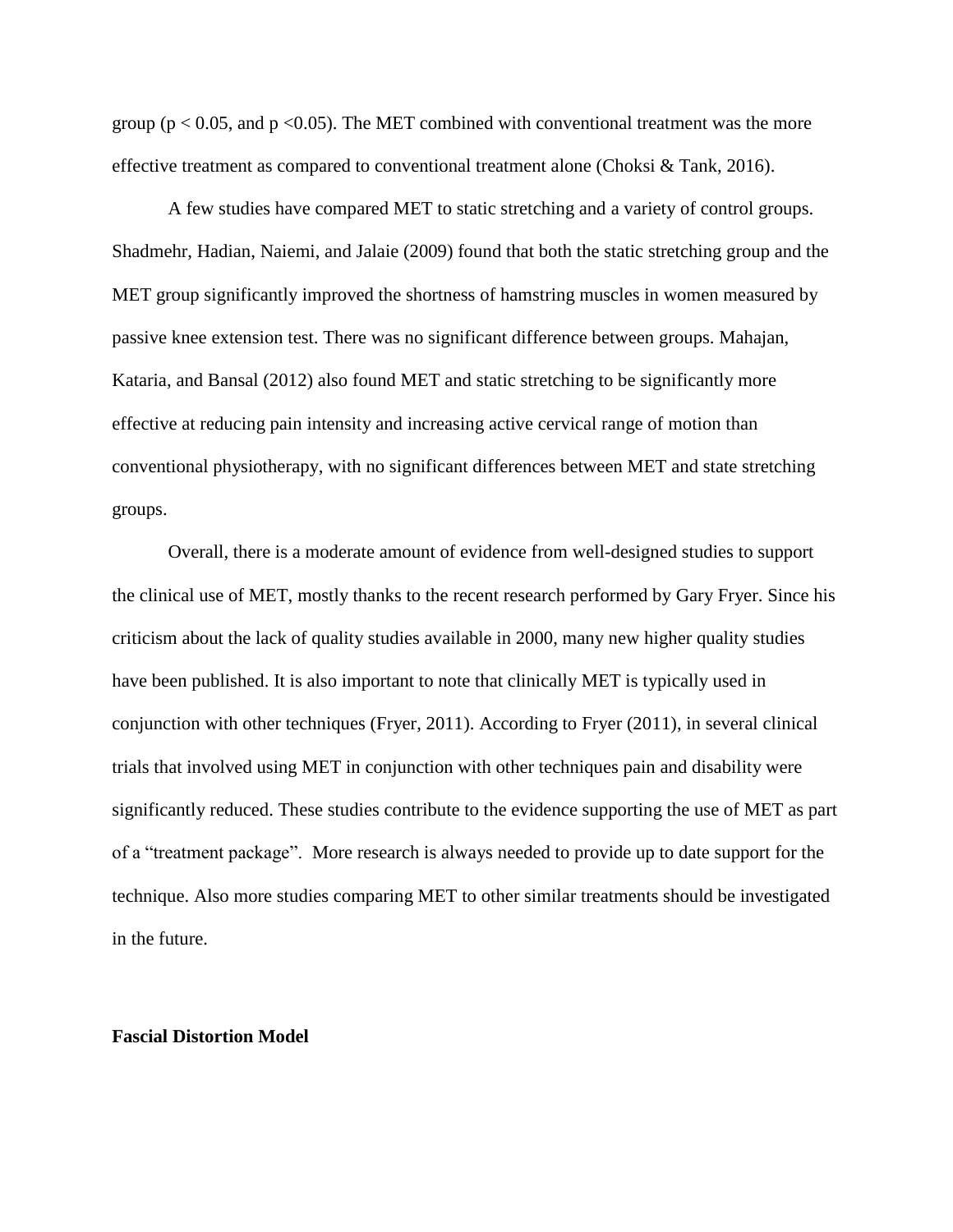Fascial Distortion Model (FDM) is a hands-on treatment model developed by Dr.

Stephen Typaldos, DO, since 1991. It targets soft tissue and musculoskeletal injuries based on six different impairments to connective tissue. These include triggerbands, continuum disorders, cylinder distortions, herniated triggerbands, folding distortions, and tectonic fixations. A comprehensive physical assessment focusing on the patient's descriptions and body language to help guide the practitioner to the treatment. Treatment involves using force through a small surface area of the provider (usually the distal pad of the thumb) on the specific fascial area to be treated (Capistrant, 2013).

Triggerbands represent the most common impairment and are visually like seams that display a linear path and are associated with a burning or pulling pain. They are twisted bands of fibers and are usually presented by patients using one or two fingers in a sweeping or up and down motion. Treatment involves following the whole path to untwist or unfold fascia (Capistrant, 2013).

Continuum disorders manifest at attachment sites and transition zones between ligaments, tendon, or tissues, and bone. They are presented by patients as pain in one spot. They are common in plantar fasciitis and sprained ankles. Treatment includes applied force to transition fascia back to the bone (Capistrant, 2013).

Cylinder Distortions are more complicated and involve superficial circular fascia become tangled due to the combination of traction and compression forces with twisting or rotational forces. Patients have difficulty locating and presenting these distortions and often have a variety of different symptoms. They may squeeze an area that hurts not at a joint. Treatment involves untwisting the fascia (Capistrant, 2013).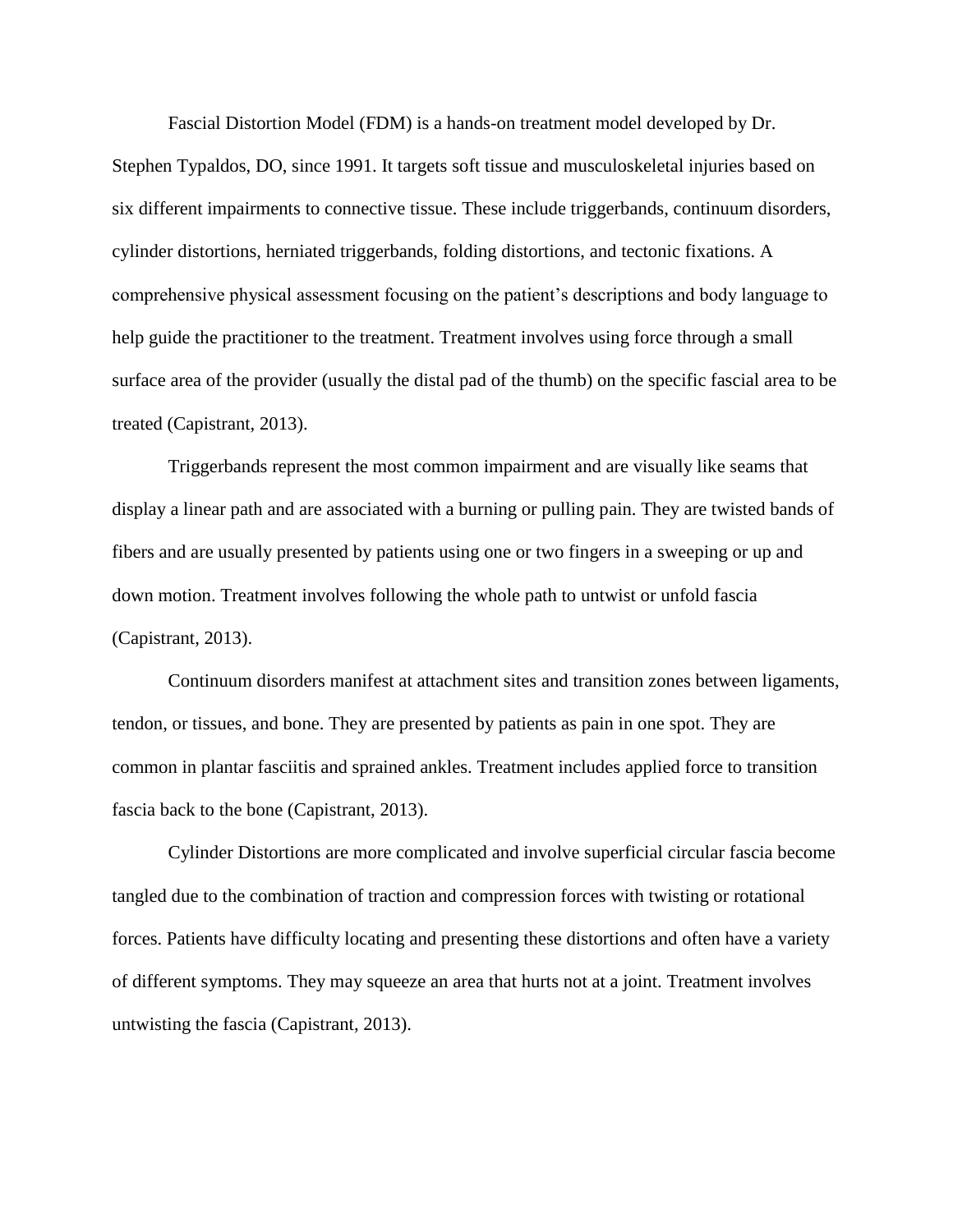Herniated Triggerpoints involve the breaching or bulging of deep tissues through the fascial plane. Patients present a very localized pain usually pointing with one or two fingers to a specific location. The pain is described as a deep ache. Treatment involves pushing the protruding tissue below the fascial plane. This problem is permanent unless treated (Capistrant, 2013).

Folding distortions occur at joints usually from severe pushing or pulling forces and decrease the protection mechanism against these forces. Fascia unfolds and then improperly refolds. Patients present with pain deep in a joint and often place their hand over the joint. The treatment is to take the fascia in the direction of the initial insult and take the folds out before it extends again. This problem is permanent unless treated and often multiple folding distortions can occur at one joint (Capistrant, 2013).

Tectonic fixations present when the fascial surfaces have lost their ability to glide. They are associated with stiff, fixated joints and a loss of range of motion. Treatment is manual pumping to move synovial fluid in the joint and applied force to encourage fascia to slide (Capistrant, 2013).

To an observer, FDM is quite interesting to watch. The practitioner usually uses a great amount of force from their whole body directed to the patient through the practitioner's thumb. Depending on the type of distortion, the thumb may stay in one place or travel along a line. The patient is usually in great pain, wincing and sometimes screaming because it hurts so much. Typically, the patient has red marks or bruising after the treatment but often immediate pain relief or increase in range of motion right after treatment.

To be able to practice FDM, a practitioner must attend a FDM principles course and then attend a seminar. Seminars are open to anyone who is licensed to do manual therapy including: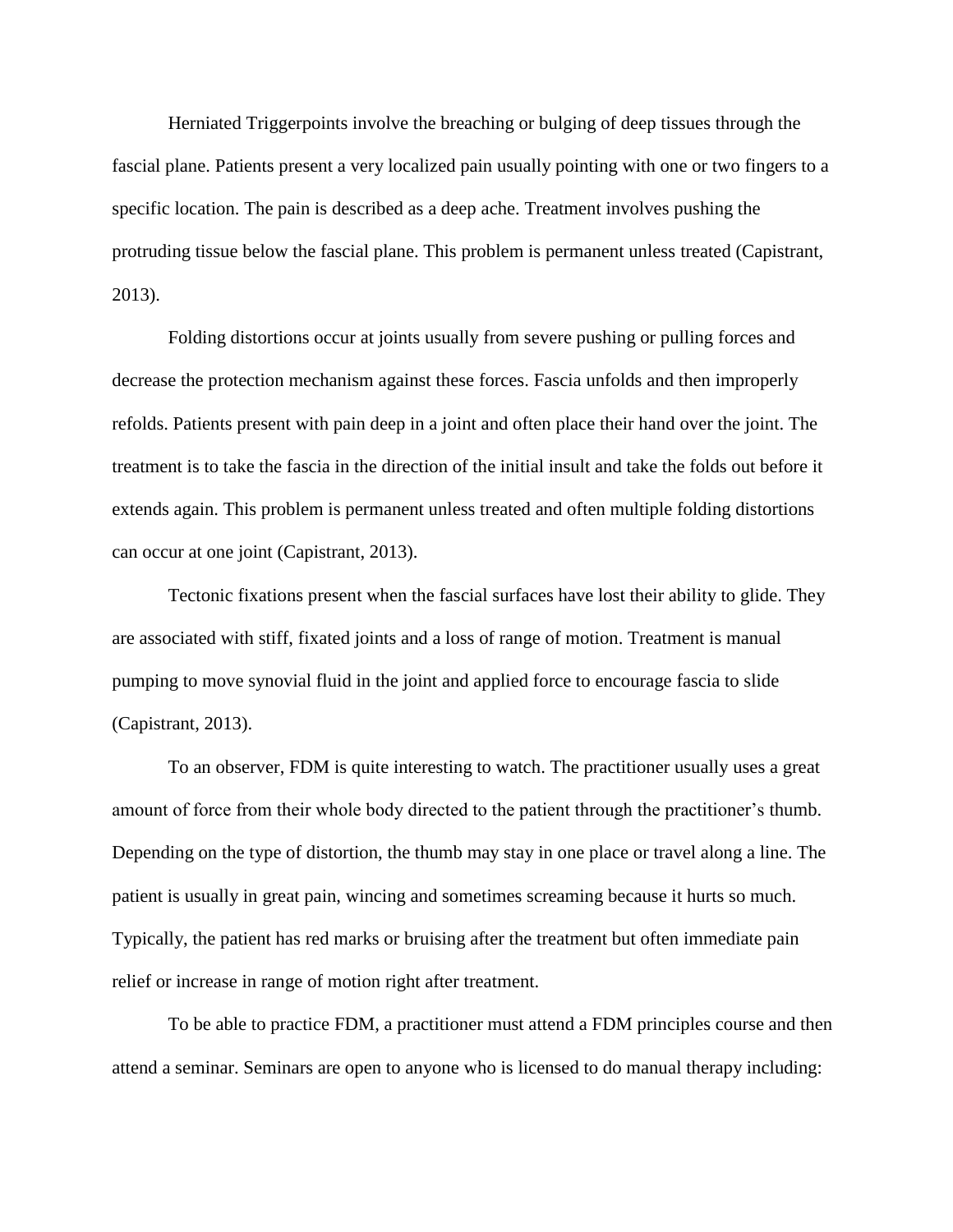Chiropractors, Physical Therapists, Athletic Trainers, Occupational Therapists, Osteopathic Physicians, Medical Doctors, and Licensed Massage Therapists. Seminar information can be found at [https://www.fascialdistortion.com/.](https://www.fascialdistortion.com/)

#### **Fascial Distortion Model Research**

Of all the manual therapies included in this research, FDM has the least amount of published studies available. The three studies available also have low quality designs. All of the research for FDM that is available publicly and published are included in this assessment. In all of the following studies, FDM was shown to improve pain and flexibility in a variety of impairments including tibial stress syndrome, chronic hamstring tightness, and frozen shoulder. Case studies (not published in a peer-reviewed journal) also show individual improvement in patellar dislocations and fibromyalgia.

According to Schulze, Finze, Bader, and Lison (2014) FDM is a potentially effective method for the treatment of medial tibial stress syndrome (MTSS) (shin splints). In a case control study, 32 patients used the visual analogue scale (VAS) to measure pain and were scored on the rate of maximum painless exercise tolerance. They were then treated with FDM on the crural fascia and were reassessed. Treatment was continued until full exercise tolerance or painlessness was achieved averaging 6.3 days on average. VAS pain score was significantly reduced (*P* < 0.001) from 5.2 to 1.1 as was exercise tolerance  $(P < 0.001)$  which moved from seven to two points (Schulze, et al., 2014).

Range of motion and flexibility is another area in which FDM may show significant improvement. Baird, Shumate, Tancredi, Cayce, and Wibbenmeyer (2014), conducted a study using 30 participants with current chronic hamstring tightness. Sit-and-reach test measurements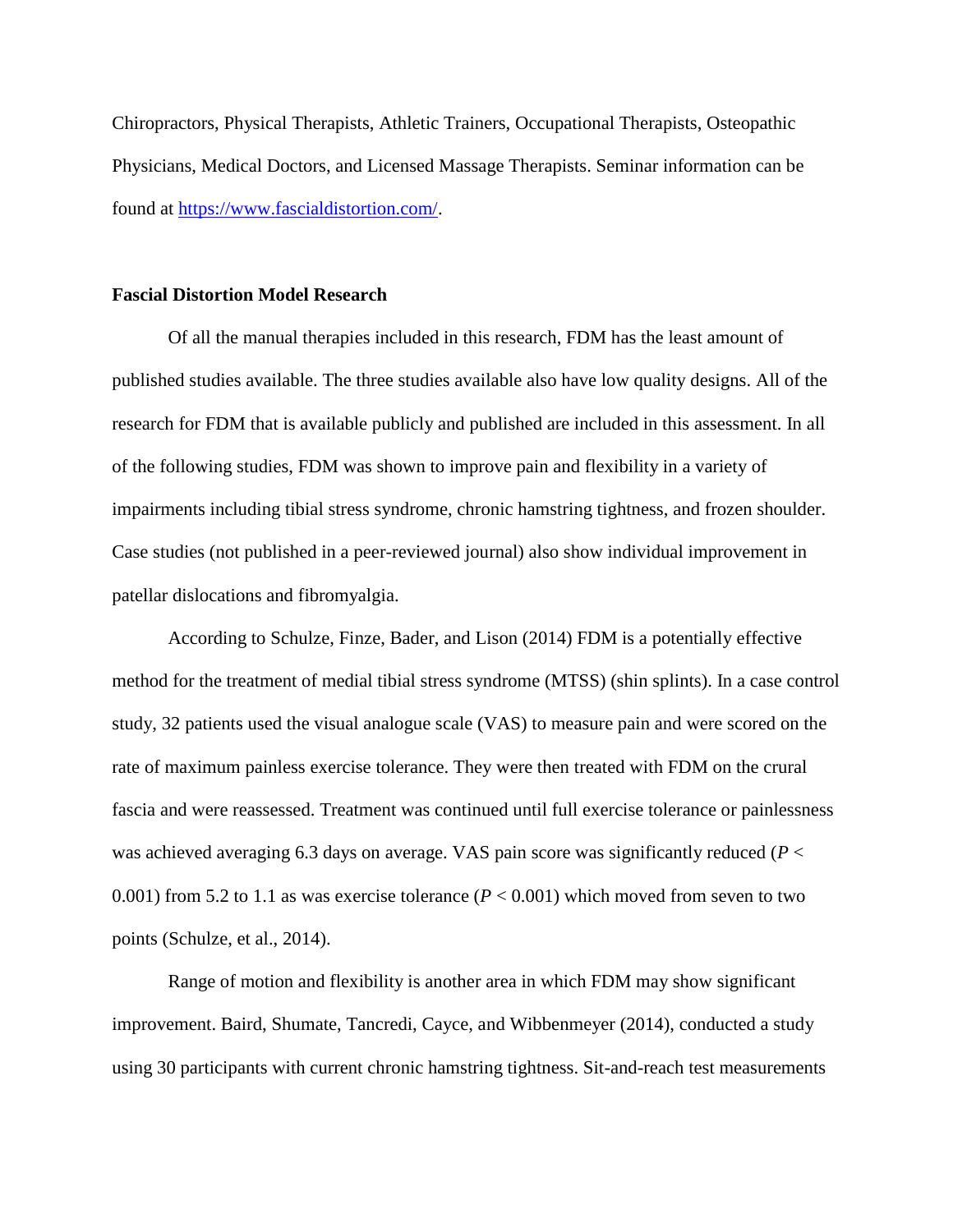were gathered before and after treatment to establish hamstring flexibility. A 15% increase in flexibility was achieved after a single FDM treatment (Baird, et al., 2014). No statistical data was performed on the data of this study.

Frozen shoulder was also shown to be treated quickly and efficiently with FDM. Fink, Schiller, and Buhck (2012) used a randomized single-blind controlled trial to assess the efficacy of FDM compared to manual therapy. Sixty patients were randomly assigned to receive either FDM or 'conventional' manual therapy (according to author) and were matched across groups in all outcome parameters, which included shoulder mobility, pain (using VAS), raw force and function (using Constant-Murley and DASH scores). Both groups showed significant improvement in all outcome parameters. However, FDM group had significantly more improvement, which presented at a significantly faster rate. The abduction ability (FDM  $=$  $150.2 \pm 37.2^{\circ}$  and MT = 124.1  $\pm$  38.6°) and ultimate improvement in abduction (FDM = 59.4°, 64% more than baseline and MT =  $25.9^{\circ}$ , 27% more than baseline) was significantly better in the FDM group as compared to the manual treatment group  $(p < 0.01)$ . Raw force, functional handicap, and pain also showed the FDM group to have a significantly better result than the MT group, though the FDM group more frequently reported pain during the treatment (21/27 vs.  $10/27$ ,  $p < 0.01$ ).

The following two case studies also show the effectiveness of FDM in individual instances of a patellar dislocation and fibromyalgia. However, these articles were not published in a peer-reviewed journal and therefore have not been edited and scrutinized by other medical scientists. These factors need to be taken in consideration when analyzing the overall scientific evidence supporting the use of FDM.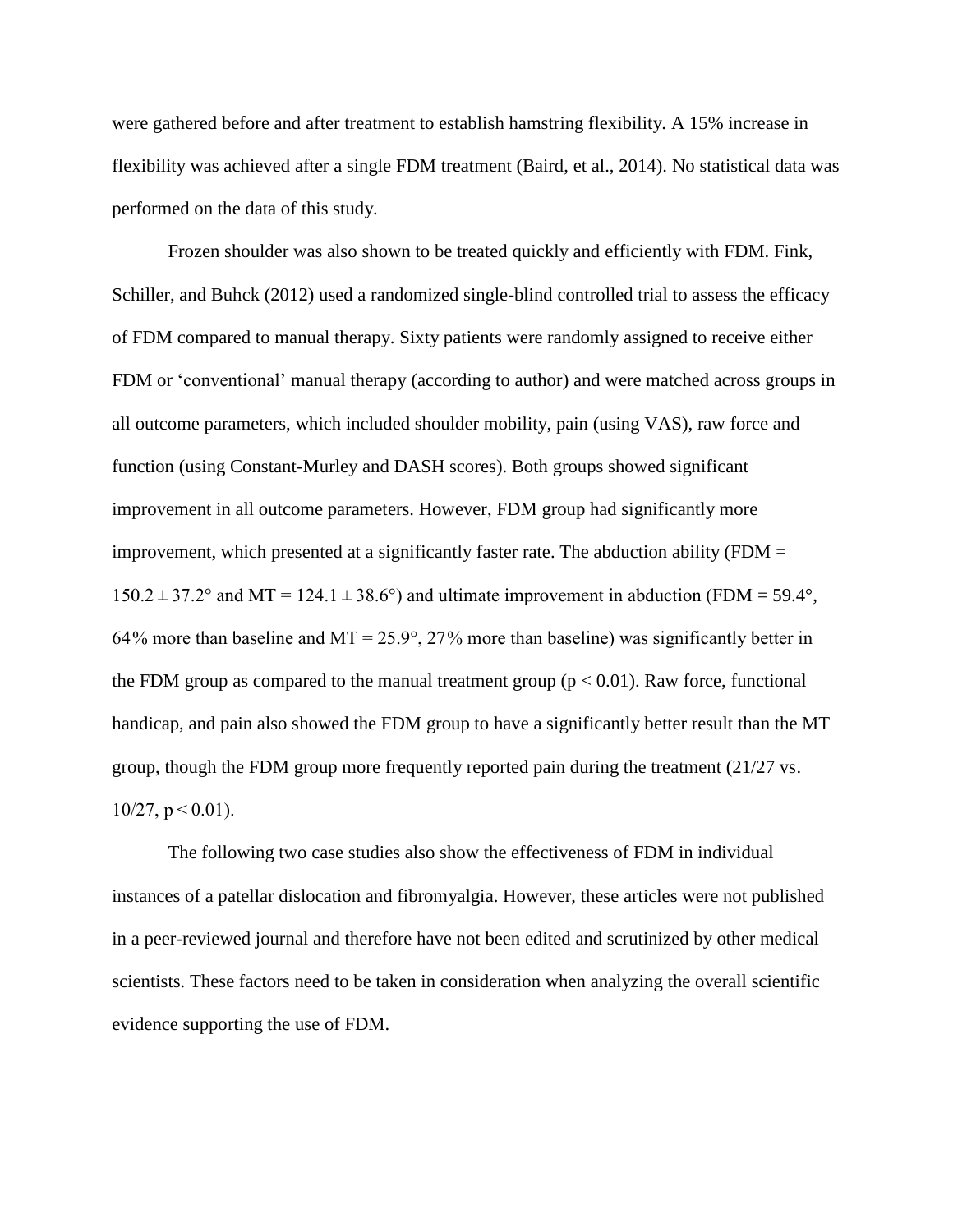According to Capistrant (n.d.), a 14-year old female ballet dancer stumbled and twisted her knee, which caused her supporting leg to twist and dislocated her patella. She was unable to reduce the patella and unable to bend her knee. Emergency room evaluation provided manual therapy to reduce the patella. Orthopedic recommendation was to use crutches for seven to 10 days and then begin rehabilitation for three to six weeks. FDM assessment and treatment was used on the patient within 24 hours of the injury. Knee range of movement was 5 to 10 degrees of flexion and zero degrees of extension and pain was a 5/10. FDM assessment and body language of the patient indicated a triggerband along the medial and lateral aspect of the patella and continuum disorder at several specific areas on the inferior margin of the patella. A fiveminute FDM treatment produced an immediate full ROM of the knee with flexion of 100 degrees and extension of zero degrees. During one week and one month follow-ups, the patient reported that she was able to dance without pain (Capistrant, n.d.).

According to Perkins (n.d.), FDM was successful in treating pain and restoring range of motion in a 62-year-old female with right axilla pain following a mammogram performed two weeks previously. The patient had a diagnosis of fibromyalgia syndrome for 12 years using pregabalin and duloxetine to stabilize. Upon physical exam, there was no axillary or supraclavicular lymphadenopathy and distal neurosensory exam was normal. Shoulder ROM was full to 180 degrees abduction and 90 degrees external rotation bilaterally with pain specific in the right posterior axilla. Internal rotation was to left T5 and limited to right T7. Cervical rotation was limited to 80 degrees but symmetric with full cervical flexion and extension. Using FDM assessment a painful one-centimeter nodule in the posterior axilla was treated using a subscapularis herniated triggerpoint. Instant pain relief occurred and full range of motion was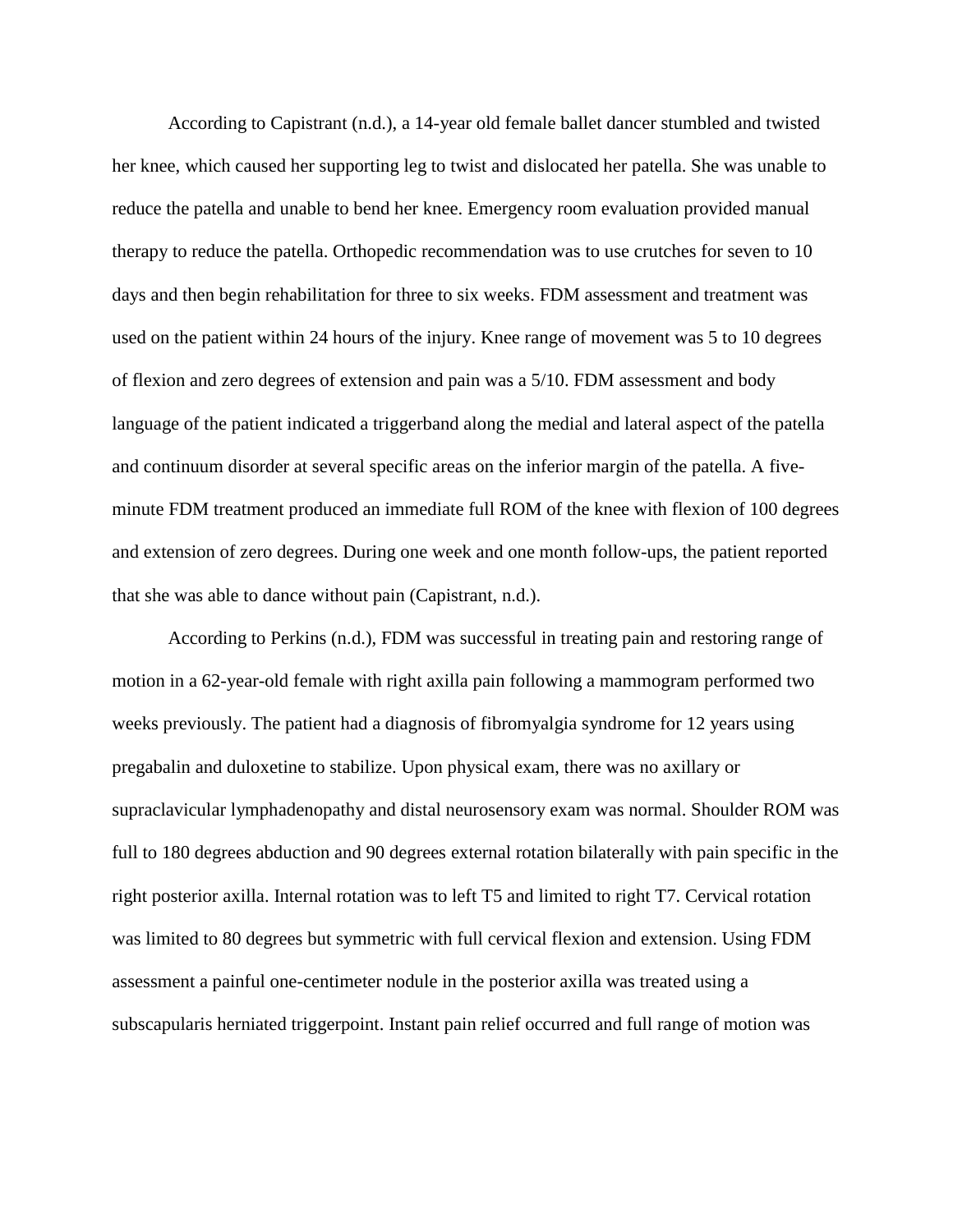restored immediately. Two week follow up showed continued resolution without recurrence (Perkins, n.d.).

Overall more research is needed to support using FDM clinically using an evidence-based model. The FDM research studies show the common problems of all manual therapy research, including potential for biased research due to inability to have both researcher and participant blinding, and difficulty establishing a quality control group. FDM may be more difficult than CST or MET when developing a quality control group due to the nature of the high amount of force used for treatment. FDM also lacks a quantity of research. The small number of studies available is hardly a sufficient number to provide evidence-based support of the clinical use of FDM.

Unlike CST and MET, there were no studies available explaining the physiological basis of FDM and little information could be found regarding the specific mechanism of the treatment of the fascial tissue.

#### **Discussion and Conclusion**

When considering the evidence component of evaluating clinical use of manual therapies of CST, MET, and FDM, there is a substantial lack of high quality research available to provide support at this time. This is likely due to several factors involving the complexities of conducting experiments with manual therapies using a pharmacological methodology. Historically, researcher and participant blinding to treatment or control groups has been very difficult to establish. Manual therapies do not easily lend themselves to the application of placebos. Unfortunately, blinding is an important component in eliminating bias in research studies and contributes crucially to the quality of the research. New methods of applying control "sham" treatment groups have helped to aid this problem. Future research will likely contain more high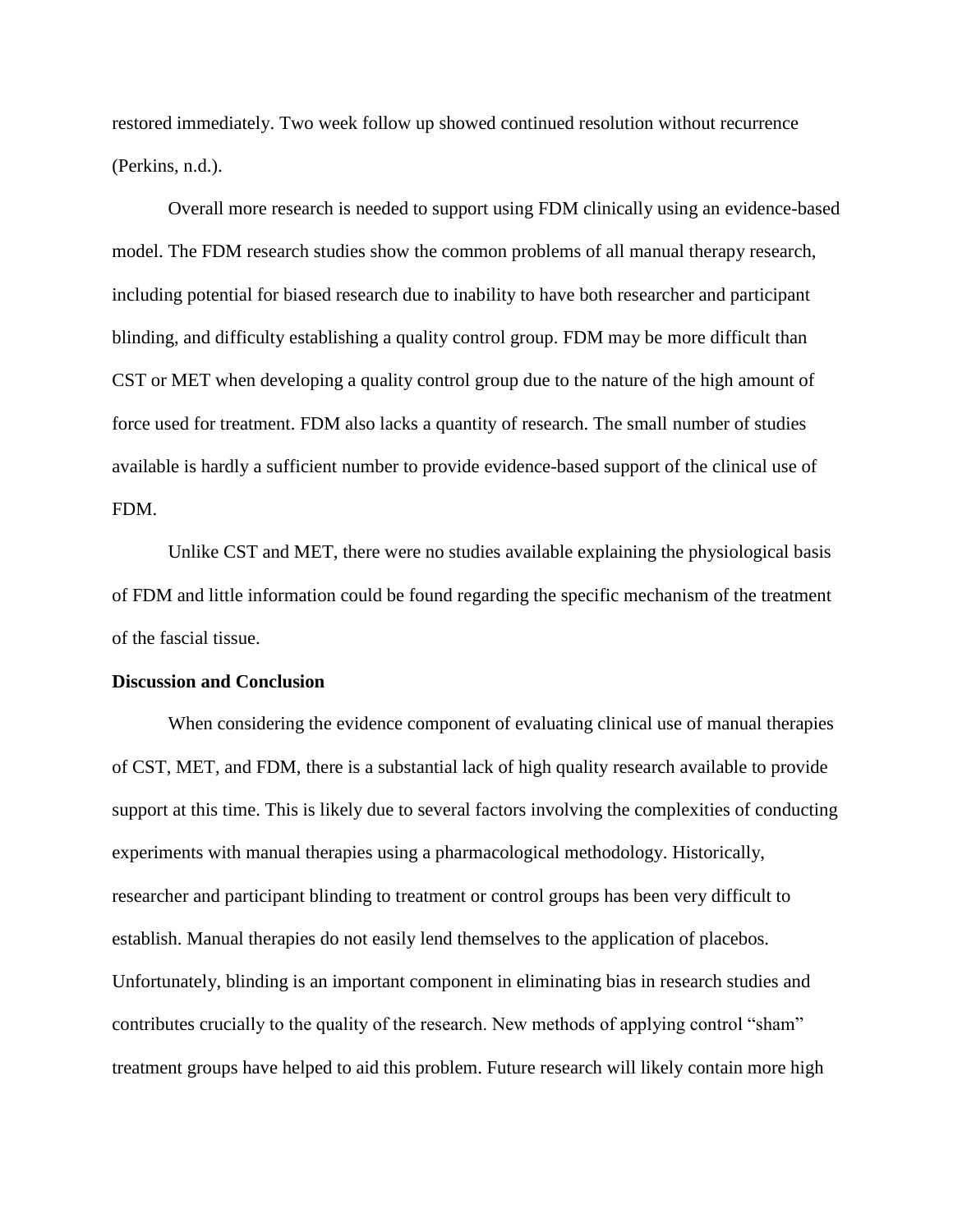quality studies using these new methods. Nevertheless, there will still be limitations. Different practitioners practice manual therapies differently and patients may respond better to certain practitioners. Also, most manual therapies correct pain and pain is a very different experience for different individuals. There are many things that factor into how an individual feels pain and all these factors cannot possibly all be controlled for. This stresses the importance of treatment of an individual, not a group.

Another important factor to consider is the history of clinical evidence available. MET has been around the longest (1960s) of the three manual therapies and had very little evidence and research studies available until Gary Fryer made note of this in 2000 and since has published several studies contributing the bulk of the evidence available today. CST has also been around awhile (1970-80s) and had very little evidence pre-2013. The development of the sham control has allowed for the majority of the high quality evidence to have been published quite recently. FDM is the newest manual therapy of the three (1991) and has the least amount of research available and the least amount of high quality research available. This may be due the fact that it has not been around as long or the possibility that the nature of therapy itself with large amounts of force applied may add to the difficulty of establishing a good control group with participant blinding.

Solely evaluating the quality research available for these therapies, there is moderate support for CST, moderate support for MET, and minimal support for FDM use clinically. However, it is important to remember that when using an evidence-informed approach, other aspects besides research are important to consider when determining the best treatment for an individual patient.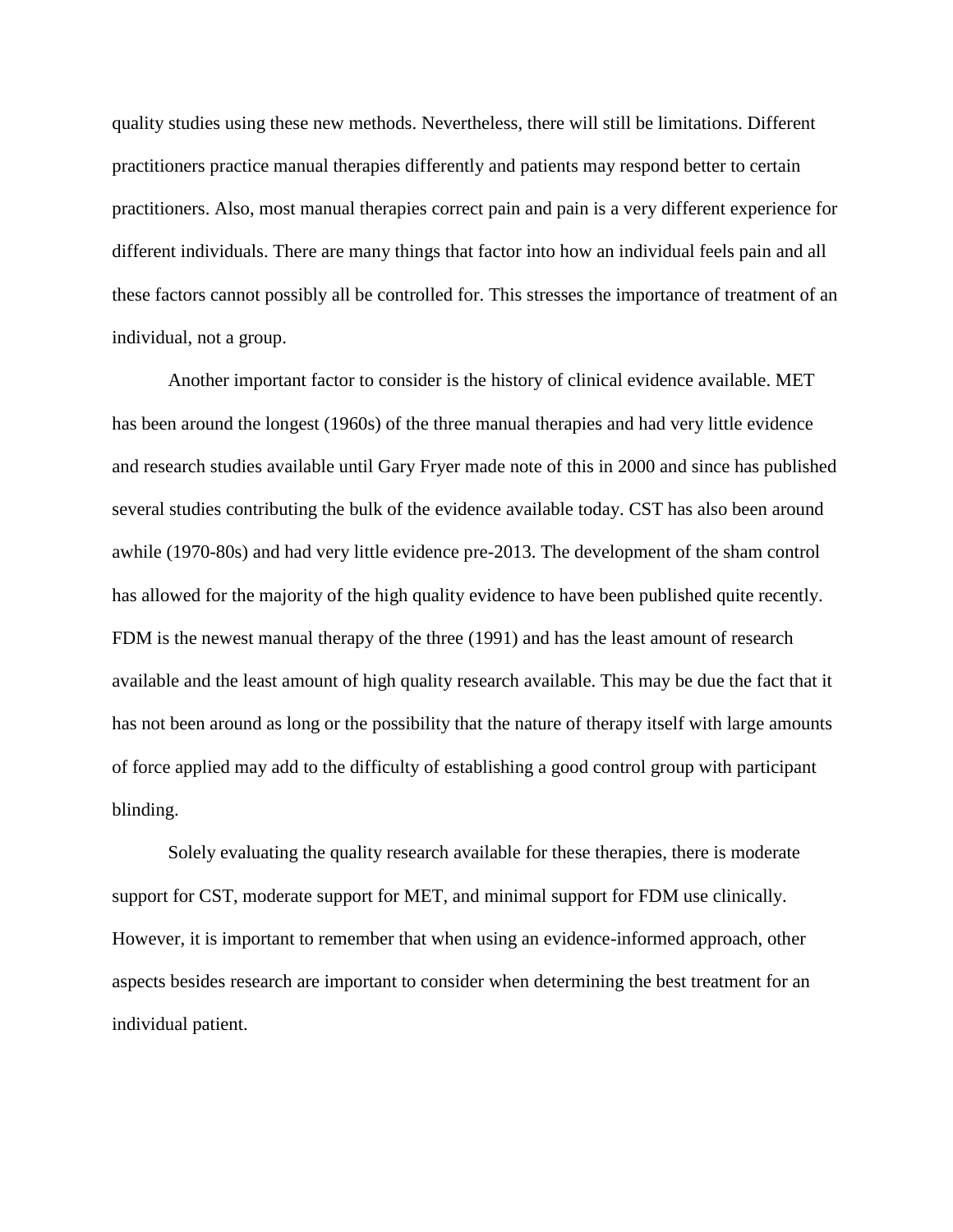### **References**

- Backstrom, K. M. (2000). A systematic review of craniosacral therapy: Biological plausibility, assessment reliability and clinical effectiveness. *Physical Therapy, 80*(9), 933.
- Baird, C.J., Shumate, S.M., Tancredi, M.P., Cayce, L.M., & Wibbenmeyer, J.L. (2014). The Effects of the Fascial Distortion Model on Chronic Hamstring Tightness. *Topics in Integrative Health Care*. *5*(3).
- Ballantyne, F., Fryer, G.,& McLaughlin, P. (2003) The effect of muscle energy technique on hamstring extensibility: the mechanism of altered flexibility. *Journal of Osteopathic Medicine, 6*(2), 59-63.
- Capistrant, T. (2013). *Why does it hurt? The Fascial Distortion Model: A new paradigm for pain relief and restored movement.* Edina, MN: Beaver's Pond Press, Inc.
- Capistrant, T. (n.d.). [Treatment of Patellar dislocation with Fascial Distortion Model.](https://www.fascialdistortion.com/treatment-of-patellar-dislocation-with-fascial-distortion-model/) Retrieved from<https://www.fascialdistortion.com/images/pdf/FDM-Patellar-Dislocation.pdf>
- Castro-Sánchez, A. M., Lara-Palomo, I. C., Matarán-Peñarrocha, G. A., Saavedra-Hernández, M., Pérez-Mármol, J. M., & Aguilar-Ferrándiz, M. E. (2016). Benefits of craniosacral therapy in patients with chronic low back pain: A randomized controlled trial. *The Journal of Alternative and Complementary Medicine, 22*(8), 65-657.

Chaitow, L. (2001). *Muscle Energy Technique.* London, UK: Harcourt Publishers Limited.

- Choksi, P., & Tank, K. (2016). To study the efficacy of muscle energy technique on muscle strength and flexibility in patients with knee osteoarthritis. *Indian Journal of Physiotherapy and Occupational Therapy - an International Journal, 10*(3), 40.
- Downey, P. A., Barbano, T., Kapur-Wadhwa, R., Sciote, J. J., Siegel, M. I., & Mooney, M. P. (2006). Craniosacral therapy: The effects of cranial manipulation on intracranial pressure and cranial bone movement. *Journal of Orthopaedic and Sports Physical Therapy, 36*(11), 845-853.
- Elden, H., Östgaard, H., Glantz, A., Marciniak, P., Linner, A., & Fagevik Olsén, M. (2013). Effects of craniosacral therapy as adjunct to standard treatment for pelvic girdle pain in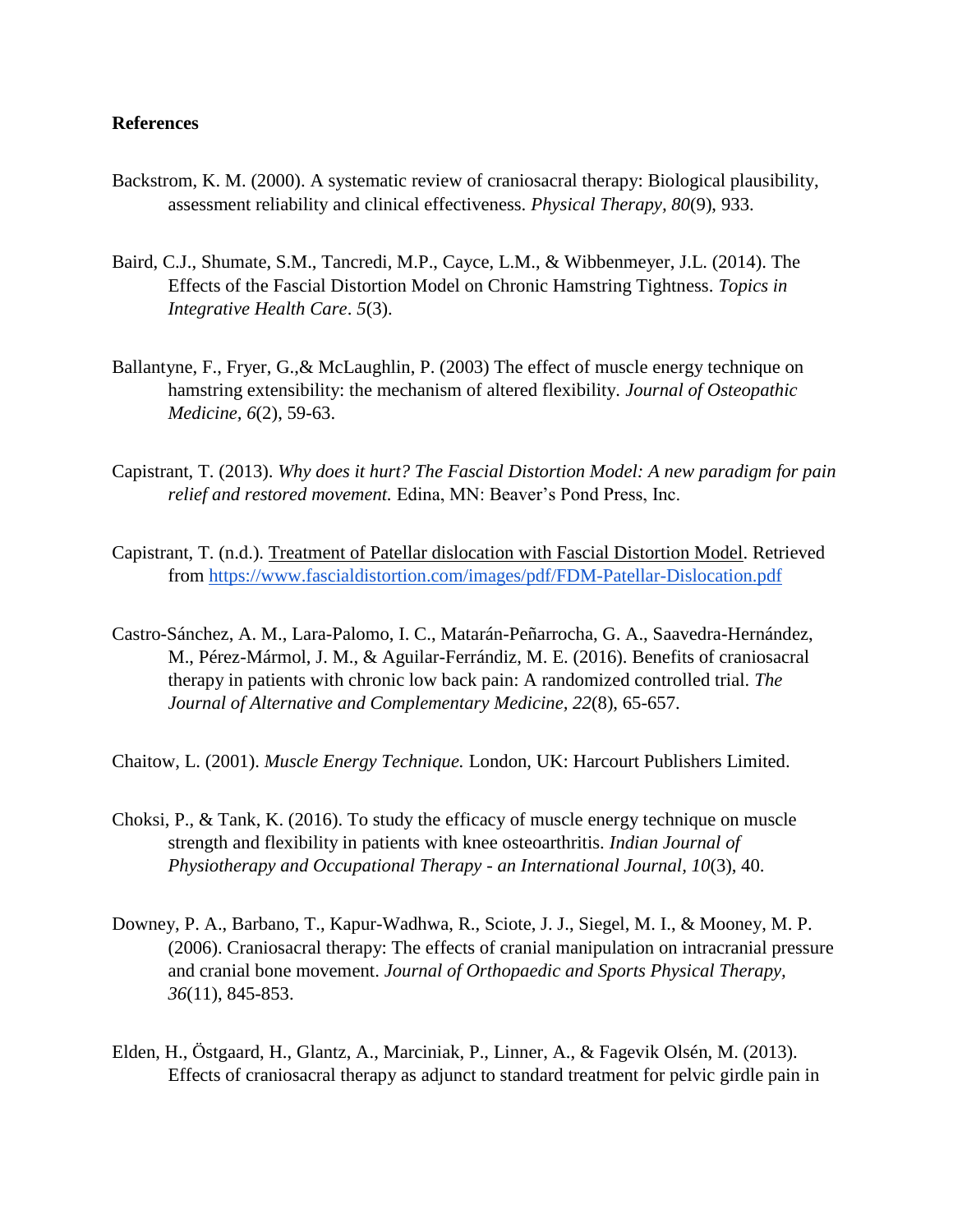pregnant women: A multicentre, single blind, randomised controlled trial. *Acta Obstetricia Et Gynecologica Scandinavica, 92*(7).

- Ernst, E. (2012). Craniosacral therapy: A systematic review of the clinical evidence. *Focus on Alternative and Complementary Therapies, 17*(4), 197-201.
- Fink, M., Schiller, J., & Buhck, H. (2012). Efficacy of a manual treatment method according to the fascial distortion model in the management of contracted ("frozen") shoulder. *Zeitschrift Fur Orthopadie Und Unfallchirurgie, 150*(4), 420-427.
- Franke, H., Fryer, G., Ostelo, R. W. J. G., & Kamper, S. J. (2016). Muscle energy technique for non-specific low-back pain. A cochrane systematic review. *International Journal of Osteopathic Medicine, 20*, 41-52.
- Fryer, G. (2011). Muscle energy technique: An evidence-informed approach. *International Journal of Osteopathic Medicine, 14*(1), 3-9.
- Fryer, G. (2000). Muscle energy concepts a need for change. *Journal of Osteopathic Medicine, 3*(2), 54-59.
- Fryer, G., & Ruszkowski, W. (2004). The influence of contraction duration in muscle energy technique applied to the atlanto-axial joint. *Journal of Osteopathic Medicine, 7*(2), 79-84.
- Girsberger, W., Bänziger, U., Lingg, G., Lothaller, H., & Endler, P. (2014). Heart rate variability and the influence of craniosacral therapy on autonomous nervous system regulation in persons with subjective discomforts: A pilot study. *Journal of Integrative Medicine, 12*(3), 156.
- Haller, H., Lauche, R., Cramer, H., Rampp, T., Saha, F. J., Ostermann, T., & Dobos, G. (2016). Craniosacral therapy for the treatment of chronic neck pain: A randomized shamcontrolled trial. *The Clinical Journal of Pain, 32*(5), 441-449.
- Hamilton, L., Boswell, C., & Fryer G. (2007). The effects of high-velocity, low-amplitude manipulation and muscle energy technique on suboccipital tenderness. *Journal of Osteopathic Medicine, 10*(2-3), 42-49.
- Lenehan, K., Fryer, G., & McLaughlin, P. (2003). The effect of muscle energy technique on gross trunk range of motion. *Journal of Osteopathic Medicine, 6*(1), 13-18.